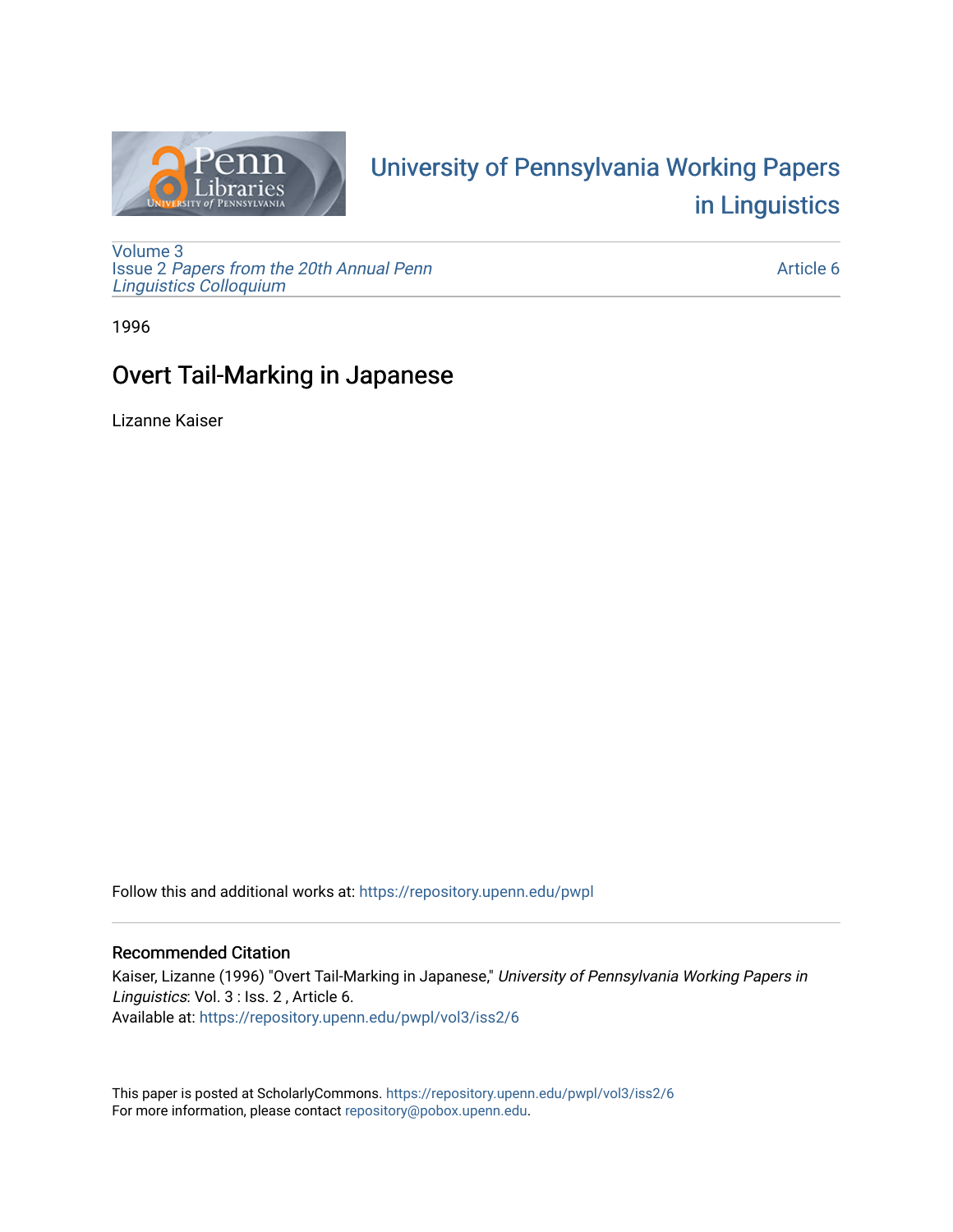Overt Tail-Marking in Japanese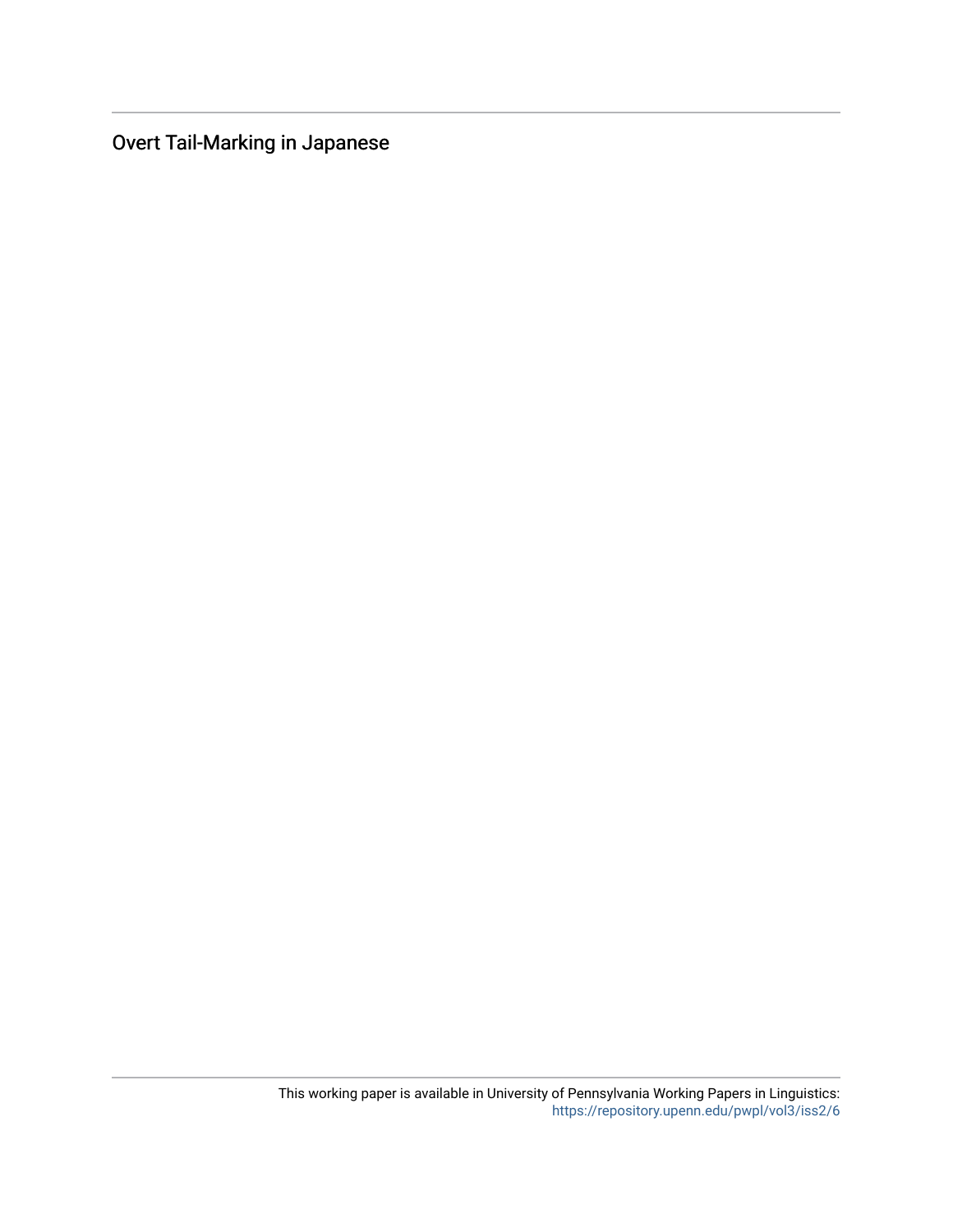# **Overt Tail-Marking in Japanese**

#### Lizanne Kaiser

#### **1. Introduction**

Considerable work has been devoted to analyzing the syntax of the Japanese Post-Verbal Construction (hereafter PVC; also referred to in the literature as the "afterthought construction", *kooti-bun* ('postposed sentence'), "postposing", and "right dislocation") [Haraguchi 1973; Inoue 1978; Kaiser 1995; Kuno 1978a, b; Kuroda 1980; Saito 1985; Simon 1989; Whitman 1991; inter alia].<sup>1</sup> However, in comparison, there has been relatively little attention paid to the pragmatics of this construction [Kuno 1978a, b; Simon 1989]. This paper seeks to offer a formal analysis of the discourse function of the PVC.

Japanese is generally a strict verb-final language. Nonetheless, in colloquial speech nonverbal elements can appear after the matrix verb. The following examples illustrate this phenomenon, in which  $(\overline{1a})$  gives the canonical SOV word order and  $(1\overline{b})$  its post-verbal (henceforth PV) counterpart:'

#### (1) a. Canonical Word Order (S-10-DO-V):

Katoo-wa Yale-ni gansyo-o dasita-yo. Katoo-TOP Yale-to application-ACC sent-EMPH 'Katoo sent a/the application to Yale.

Simon [1989], following [Clancy 1982], distinguishes two types of Japanese constructions which allow post-verbal elements: One she terms "addition" or "afterthought" construction, and the other "postposing" [Simon 1989: 43-45]. Although these two constructions have the same surface word order, they are distinguished prosodically: In the former construction, the post-verbal element is

" ... produced after sentence-final falling pitch and an audible pause," whereas the latter construction is " ... produced quite fluently with no pause and an unbroken intonation contour with lower, level pitch on the postposed constituent" [Clancy 1982: 69]. All of the data discussed in this paper are limited to the latter, no-pause construction, and henceforth the terms Post-Verbal Construction (PVC) and post-verbal (PV) will be used to refer exclusively to this construction and should not be confused with those constructions that have a significant pause prior to the post-verbal element.

 $\overline{2}$ Post-verbal elements are underlined, and the following notation is used:

| $ACC = accuracy$       | $EMPH =$ emphatic                                | $\lceil$ , $\rceil$ = link | $SS = S-S$ tructure         |
|------------------------|--------------------------------------------------|----------------------------|-----------------------------|
| $CAPS = denote stress$ | $\lfloor_{\equiv}$ = focus                       | $LF = Logical Form$        | $\lfloor - \rfloor$ = tail  |
| $DS = D-Structure$     | $GEN =$ genitive                                 | $NOM =$ nominative         | $[TC]$ = taped conversation |
| $e =$ empty position   | $HON =$ honorific                                | $PF = Phonetic Form$       | $TOP = topic$ marker        |
| corresponding to a PV  | $IP = Inflection Phrase$                         | $PROP = proposition$       |                             |
| element                | $IS = Information Structure Q = question marker$ |                            |                             |

I am especially grateful to Larry Hom for his many helpful comments on earlier drafts of this paper. Thanks are also due to Barbara Abbott, Steve Anderson, Sergey A vrutin, Mutsuko Endo Hudson, Caroline Heycock, Kuniyoshi Ishikawa, Nobo Komagata, Ellen Prince, Yuki Takatori, and the reviewers and audience of the Penn Linguistics Colloquium 1996. Any remaining errors are of course my own.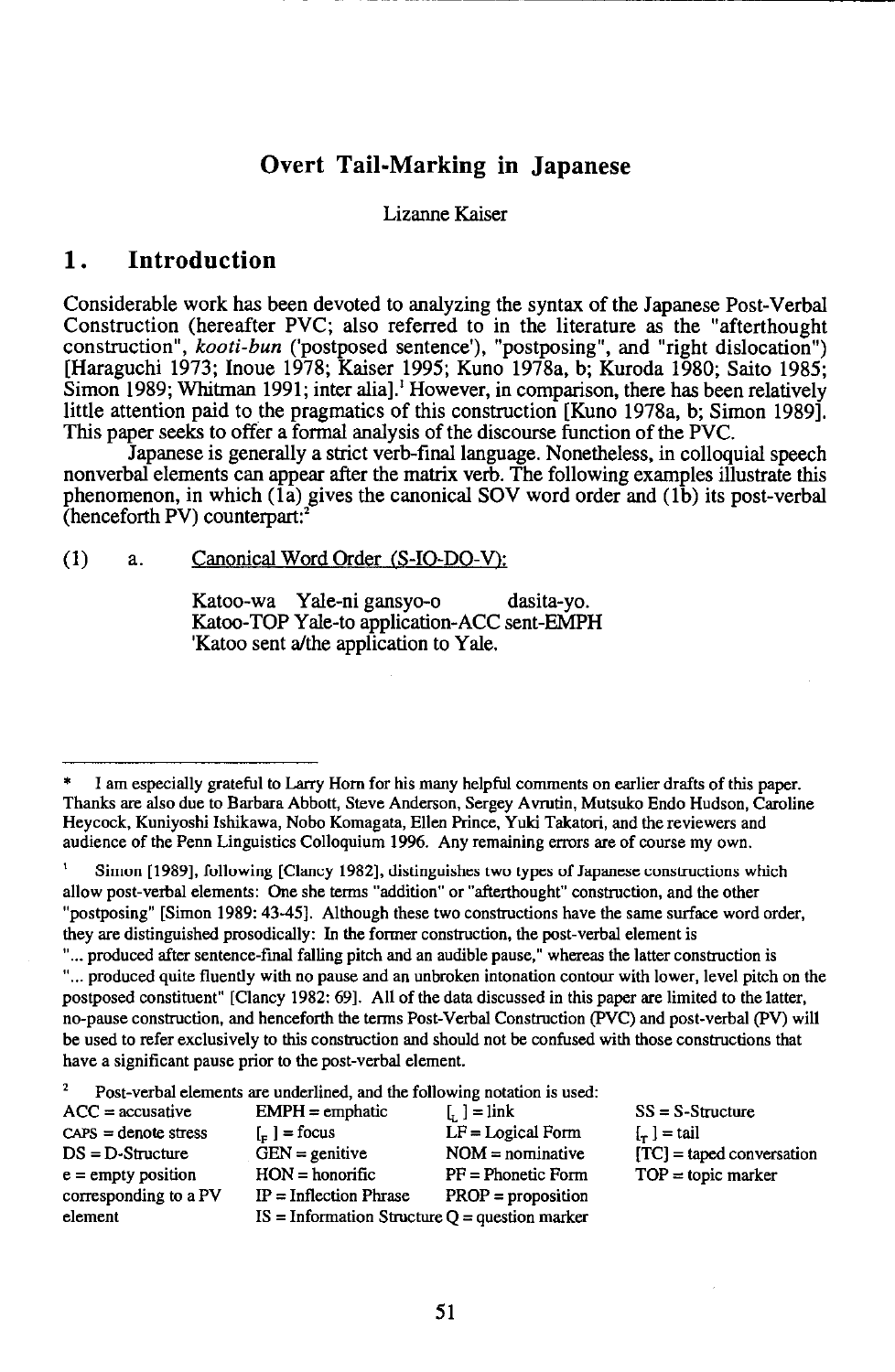#### b. Post-Verbal Construction (PVC) (S-V-DO-IO):<sup>3</sup>

Katoo-wa dasita-yo, gansyo-o, Yale-ni. Katoo-TOP sent-EMPH application-ACC Yale-to 'Katoo sent (it) (there),  $\frac{a}{i}$  the application, to Yale. [based on Inoue 1978: 98, (50)]

(2)  $\exists x \exists y \ [(\text{application}(x) \& \text{to-Yale}(y)) \& \text{sent}(Kat, x, y)]$  (1a) = (1b)

The canonical order and its PV counterpart share the exact same propositional content (as in (2)). However, the PV word-order is more marked and carries an additional pragmatic inference. This is similar to the well-known fact that in English a cleft sentence  $(e.g., (4a))$ and its neutral-word-order counterpart (e.g., (3a)) have the same truth-conditional value  $((3b) \equiv (4b))$ , but the cleft sentence conveys an additional presupposition (e.g., (4c)) [Halvorsen 1978]:

(3) a. Mary ate a pizza.

b.  $\exists x \, [\text{pizza}(x) \& \text{ate}(\text{Mary}, x)]$ 

- (4) a. It was Mary that ate a pizza.
	- b.  $\exists x$  [pizza(x) & ate(Mary, x)] (3b) = (4b)<br>c. Someone ate a pizza. ((4a) presul c. Someone ate a pizza. ((4a) presupposes (4c))

In what follows, I will begin in §2 by basing my characterization of the PVC's pragmatic role on Simon's [1989] proposal that PV elements mark information of "secondary importance". While generally retaining Simon's descriptive insight, this paper will argue that it can be formalized by invoking Vallduvi's [1992] theory of INFORMATICS, which offers a formal framework for representing INFORMATION PACKAGING (i.e., how a sentence is "packaged" to optimize the entry of information into a hearer's

knowledge-store). After briefly outlining Vallduvi's theory in  $\S$ 3,  $\S$ 4 will propose that the PVC is a means of overtly marking the PV element as a TAIL. This proposal will require a slight revision to Vallduví's definition of tail, but additional data from English will be presented in §5 to show that such a revision is warranted. Namely, it will be shown that it is possible for a tail to contain hearer-new information, provided that such information can be BRIDGED (in the sense of [Clark 1977]) to some element already in the discourse-model. By adopting both Vallduvf's theoretical framework and Clark's concept of Bridging, we will ultimately be able to dispense with Simon's notion of "secondary information". Finally, §6 will review the theoretical implications of this proposal.

<sup>3</sup> The order in which multiple PV elements as in (1b) may appear is not fixed, and a variety of elements including subjects, PPs, adverbs, and even entire clauses may appear in the PV position. See [Kaiser 1995] and [Simon 1989] for more details.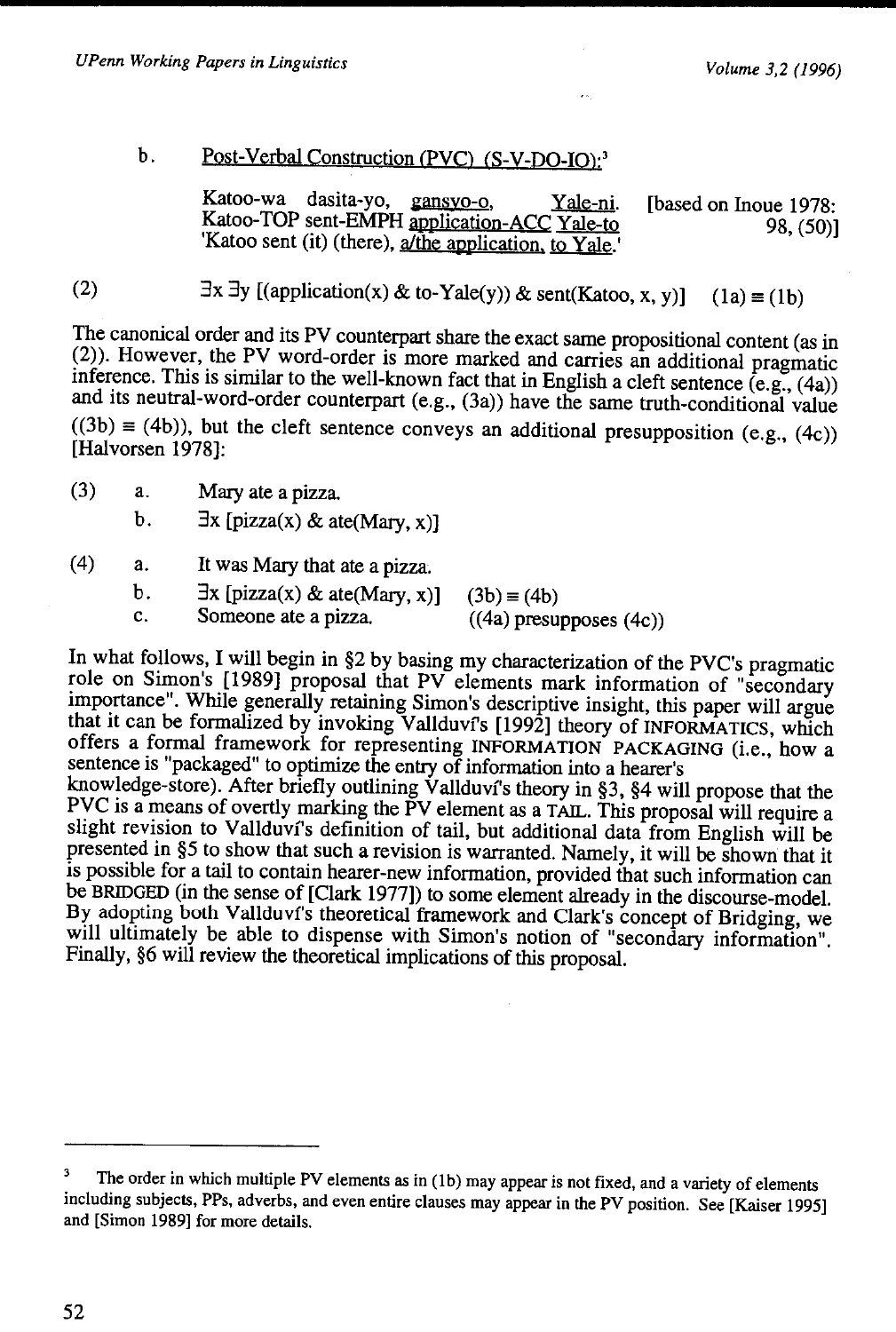discourse-anaphoric:

## **2. Secondary Information•**

Kuno [1978a, b] first noticed that there are certain ungrammatical PVCs whose infelicity cannot be attributed to any syntactic factors, but instead seem to obey some discourse constraint. For example, a PV element may not answer an information question (5Bb), receive exhaustive listing focus (6b), or be a wh-phrase (7b):

(5) (6) Answer to an Information Question: A: Taroo-wa Shoowa nan-nen-ni umareta? Taroo-TOP Showa what-year-in was.born 'What year of Showa was Taroo born in?' Ba: Shoowa sanzyuu-nen-ni umareta. Showa 30-year-in was.born '(He) was born in Showa 30.' Bb: \* Umareta, Shoowa sanzyuu-nen-ni. was. born Showa 30-year-in a. '(He) was born (then), in Showa 30.' Exhaustive-Listing Reading: Tookyoo-ga sekai iti-no dai tokai da-yo. Tokyo-NOMworld one-GEN big city be-EMPH 'Tokyo's the biggest city in the world.' [Kuno 1978a: 69, (4)] b. \* Sekai iti-no dai tokai da-yo, Tookyoo-ga. [Kuno 1978a: 70, (8b)] world one-GEN big city be-EMPH Tokyo-NOM '(It)'s the biggest city in the world,  $Toky<sub>Q</sub>$ . (7) Wh-Phrase: a. Nan-niti-ni otaku-ni ukagaimasyoo-ka? what day-on house-HON-at inquire-PROP-PROP-O 'On what day shall I inquire at your house?' b. \* Otaku-ni ukagaimasyoo-ka, nan-niti-ni? [Kuno 1978a: 71, (11b)] house-HON-at inquire-PROP-PROP-Q what day-on 'Shall I inquire at your house (then), on what dav?' Since in each of these infelicitous examples the PV element contains discourse-new information, Kuno proposes the discourse constraint in (8) requiring that a PV element be

For expository reasons, Kuno's [1978a, b] and Simon's [1989] arguments have been simplified somewhat, but the discussion here is consistent with their basic analyses. For a more detailed discussion, the reader is referred to [Kaiser 1996].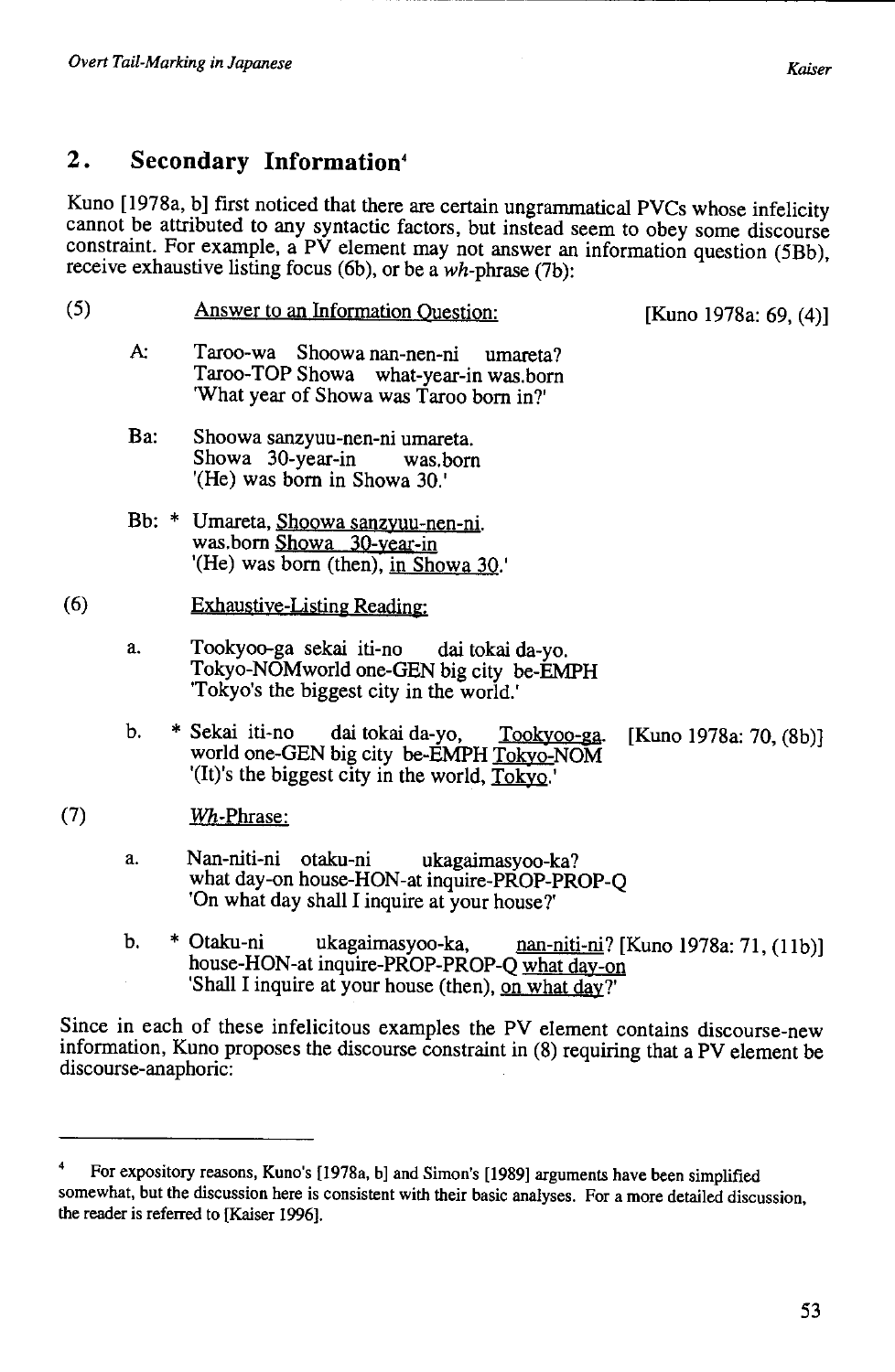## (8) Kuno's Discourse Constraints on the PVC: [Kuno 1978b: 62]

Post-verbal elements are discourse-predictable.

However, contrary to Kuno's claim, Simon provides several examples like those in (9) to show that PV elements can in fact contain discourse-new information:

- (9) Evidence Contra (8): PV Elements can be Discourse-New
	- a. Watasi-nante copy-dai-to hon-dai-toka ittara, I-TOP copy-expenses-and book-expenses-etc. said.when<br>kureta-wa-yo, 300-ikura. [TC] [Simon 1989] kureta-wa-yo, <u>300-ikura</u>. [TC] [Simon 1989: 37, (31a)]<br>gave-EMPH 300-over When I said (=asked for) expenses for copying and books, etc., (they) gave (it) to me, over 300 (dollars).'
	- b. Abunai-yo, kuruma-ga kuru kara. dangerous-EMPH car-NOM come because 'Look out, because a car is coming.' [Simon 1989: 189, (40a)]

In the example in (9a) (which is taken from an actual taped conversation), the information in the PV phrase had not been previously mentioned in the discourse. Hence, rather than being discourse-anaphoric, Simon instead suggests that PV elements contain "supplementary" or "secondary information", which she defines as" ... information that is secondary to what the speaker wants to get across most during the utterance, which is expressed in the preceding clause" [Simon 1989: 38]. For example, in (9a), the fact that the speaker received any money at all is the most important information, and the amount received is secondary. Similarly, in (9b), what is crucial is that the speaker warn the hearer of the potential danger, whereas the exact cause of this danger is only of secondary importance. To account for these facts, Simon proposes the following constraint:

(10) Simon's Discourse Constraints on the PVC: [Simon 1989: 61]

Post-verbal elements express "secondary information".

Simon's constraint rules out the ungrammatical PVCs in (5-7), since an answer to an information question, an item receiving exhaustive listing focus, and a wh-phrase all necessarily constitute information of primary importance. At the same time,  $(10)$  correctly permits felicitous examples such as those in (9).

I follow Simon in assuming that the pragmatic function of the PVC is to mark information of secondary importance, since this generalization appears to be descriptively accurate and empirically motivated. However, it would be preferable if we could derive the notion of "secondary information" from some primitive of universal grammar. Moreover, since the pragmatic function of marking "secondary information" is overtly grarnmaticized in Japanese, we need some way of linking this pragmatic function with its corresponding syntactic structure in our theory of grammar. To resolve these issues, I will adopt V allduvfs theoretical framework of Informatics as outlined in the next section.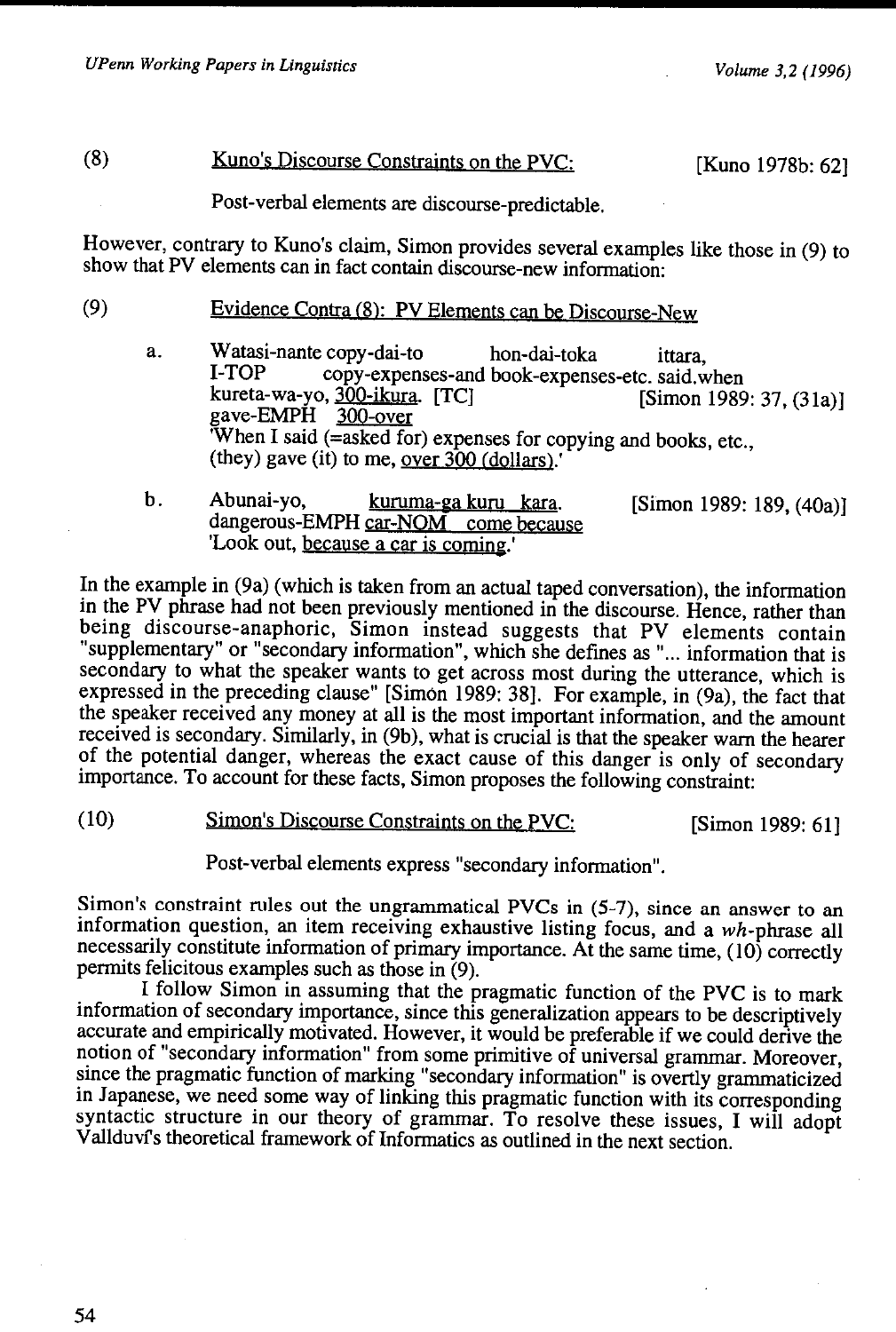# **3. Informatics**

Vallduvi's theory of Informatics provides a theoretical mechanism for linking syntactic structures with the pragmatic field of INFORMATION PACKAGJNG (along the lines of [Chafe 1976] and [Prince 1986], as cited in [Vallduvi 1992]). The role of information packaging is to optimize the entry of information into the hearer's knowledge-store. By "packaging" a sentence in a particular way, a speaker can give instructions about what part of the sentence constitutes new information, and how that information is to be inserted into the hearer's knowledge-store [Vallduvi 1992: 15].

These instructions are created by using different combinations of the following primitives:

 $(11)$   $S = {focus, ground}$  $ground = \{link, tail\}$ 

[Vallduvi 1992: 46, (44)]

First, FOCUS is the only informative part of the sentence; it is new information for the hearer's knowledge-store, as opposed to the GROUND, which is salient knowledge that the speaker assumes to be part of the hearer's beliefs. The ground is comprised of two parts: the LJNK and TAIL. The link corresponds to a large extent to what has been called the *topic.*  Vallduvi adapts Heim's [1983] notion of File Change Semantics (originally developed to account for discourse referents) to account for the hearer's knowledge-store. The knowledge-store is a collection of *file cards,* each of which acts as an address, and this knowledge-store is dynamically modified and updated by creating new file cards and entering information onto those cards. A link, therefore, is an address pointer: it instructs the hearer to go to the same address in his/her knowledge-store as specified by the link and enter the new information in the sentence onto that card. Finally, the tail is the most important of these primitives with respect to the PVC. The tail corresponds to knowledge which the speaker assumes is part of the hearer's knowledge-store; it is already on a file card. However, it is important to clarify that hearer-old knowledge is not necessarily discourse-old; the hearer could have acquired this knowledge from some other previous conversation or experience. Thus, the tail corresponds to an instruction to substitute the new information (i.e., the focus) for a particular "gap" in the knowledge on that card [Vallduvi 1992: 46-9, 66-7].

The following example illustrates one possible combination of these primitives:'

| (12) | а. | [. The boss] $\left[$ <sub>r</sub> HATES] $\left[$ <sub>r</sub> broccoli].                                                                                                             | [Vallduví 1992: 56-7, 64-7] |
|------|----|----------------------------------------------------------------------------------------------------------------------------------------------------------------------------------------|-----------------------------|
|      | b. | The speaker believes that the hearer already knows that<br>The boss ____ broccoli.' (i.e., ___ <i>broccoli</i> is already in the hearer's<br>knowledge-store at the address the boss). |                             |
|      | C. | $\Lambda x_i$ , $x_i$ = the boss $[\lambda x_i] \Phi[x_i]$ hates x, 11 (broccoli)                                                                                                      |                             |

d. 'I instruct you to go to the address *the boss* and retrieve the information of the sentence by substituting *hates* for the blank in *the boss* \_ *broccoli*  which is already under "the boss".'

<sup>5</sup> Small caps denote stress, and, as Vallduvf and others have pointed out, stress is a prosodic means of marking the focus.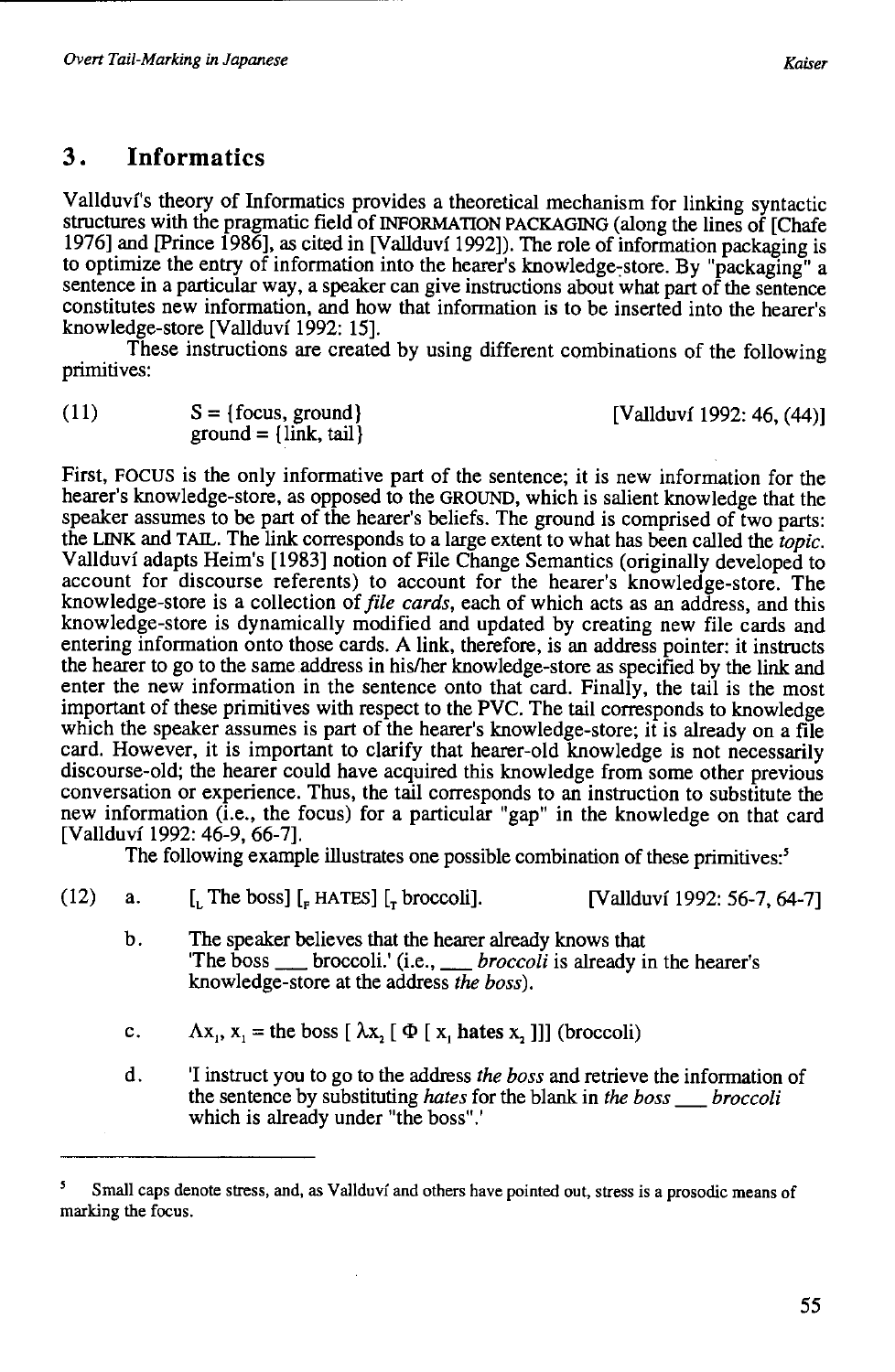For example, suppose the speaker believes that the hearer already knows there is some relation between *the boss* and *broccoli,* but does not know the exact nature of this relation (as in (12b)). In other words, the hearer already has a card with the address *the boss*  (which is the link) in his/her knowledge-store, and at that address is already the entry

\_ *broccoli,* which is the tail. Consequently, the speaker packages the information by dividing the sentence into a link, focus, and tail, as in (12a), thereby highlighting *hates* as the new information (i.e., the focus) to be substituted into this gap. This particular packaging therefore instructs the hearer to insert the information into his/her knowledge-store as in (12c, d).'

To link this theory of information packaging with the corresponding syntactic structures, Vallduvf proposes a new level of interface called INFORMATION STRUCTURE (hereafter  $IS$ ):<sup>7</sup>

| (13) | DS | [Vallduví 1992: 137, (258)] |
|------|----|-----------------------------|
|      |    |                             |

PF ss IS

? LF

IS is the level at which information packaging is encoded. Specifically, by the time a derivation reaches the level of IS, whatever is to be interpreted as a link must be adjoined in a position to the left of IP, whatever is a tail must be adjoined to the right of IP, and whatever remains immediately dominated by IP will be interpreted as the focus:

(14)  $[LMK[[n, FOCUS] TALL]]$  (by the level of IS) [Vallduví 1992: 109, (191)]

The positioning of an information-packaging primitive can be satisfied either overtly at S-Structure or covertly at IS.' For example, in a language like Catalan, the tail is marked overtly, since at S-Structure it is already in a position adjoined to the right of IP due to Clitic Right Dislocation (e.g., (15)). In a language like English, on the other hand, the focus and tail are distinguished prosodically by stressing the focus,<sup>9</sup> and the tail waits until IS to move covertly to its appropriate position adjoined to the right of IP (e.g.,  $(16)$ ):

- (i) a. Who, does John love t.? (English) (overt  $wh$ -movement at SS)
	- b. Taroo-wa dare-o aisite-iru-no? (Japanese) (covert wh-movement at LF) Taroo-TOP who-ACC love-PROG-Q 'Who does Taroo love?'

Since prosodic stress is a means of covertly marking a focus, there appears to be a relationship between PF and IS. Whether this relation should be a direct one or one which is mediated through SS (as Vallduvf

<sup>6</sup> Due to expository reasons, I will not explain the notation used in (12c), but it is a formal equivalent of the instructions spelled out in (12d). The reader is referred to [Vallduvf 1992: §4.2.1] for details.

This is a revision of the "T-model" of grammar in the Principles & Parameters Theory [Chomsky and Lasnik 1977; Chomsky 1981, 1986]. In addition to adding IS, Vallduvf [1992: 137] suggests that there may be other interface levels also branching off from S-structure.

This is similar to the fact that the level at which wh-movement occurs can also vary cross-linguistically [Huang 1982]: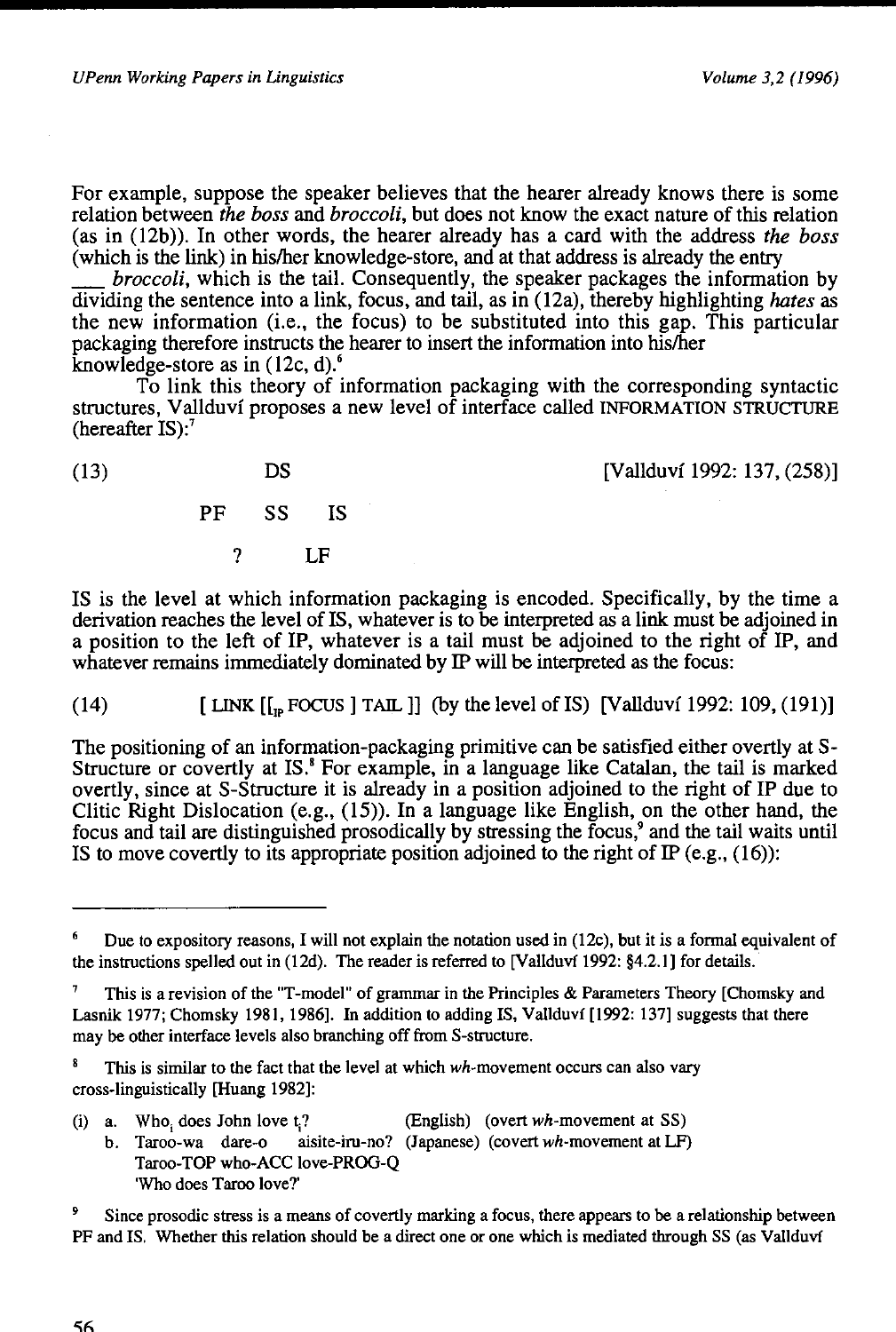| (15) |    | Overt Tail-Marking at SS (Clitic Right Dislocation in Catalan); <sup>10</sup>                                                                                                                               |                              |
|------|----|-------------------------------------------------------------------------------------------------------------------------------------------------------------------------------------------------------------|------------------------------|
|      | a. | [[, L'amo] $\lbrack_{F}$ l'ODIA], $\lbrack_{T}$ el bròquil].<br>the boss it-HATES the broccoli<br>"The boss HATES broccoli."                                                                                | [Vallduví 1992: 110, (193b)] |
|      |    | b. SS: L'amo, $\left[\begin{matrix} 0 \\ 0 \end{matrix}\right]$ (oDIA t, t, d), el bròquil,                                                                                                                 |                              |
|      |    | c. IS: L'amo, $\left[\begin{matrix} 0 \\ 0 \end{matrix}\right]$ l'ODIA t <sub>i</sub> t <sub>i</sub> ], el bròquil <sub>i</sub> .                                                                           |                              |
| (16) |    | Covert Tail-Marking at IS (Prosodic Stress in English):                                                                                                                                                     |                              |
|      | а. | [, The boss] $\left[$ , HATES] $\left[$ , broccoli].<br>b. SS: $\tilde{L}_n$ The boss HATES broccoli].<br>c. IS: The boss, $\left[\begin{smallmatrix} 1 \\ 0 \end{smallmatrix} \right]$ HATES t.] broccoli. | [Vallduví 1992: 110, (193a)] |
|      |    | Vallduví distinguishes IS from LF, since these levels are used to represent two different<br>types of meaning. While IS represents a sentence's information packaging. I E is the level                     |                              |

types of meaning. While IS represents a sentence's information packaging, LF is the level which represents a sentence's logico-semantics. For example, (17) and (18) have the same propositional content and therefore have the same LFs, but their ISs are different since the information packaging of these sentences is not the same. On the other hand, ( 17) and ( 19) have the same information packaging and as such have the same structure at IS, but their LF representations differ since they convey different truth-conditions:

- (17) a. SS:  $\left[ \right]_P$  Paul didn't KILL the judge]. [Vallduvf 1992: 132, (246)] b. LF:  $\neg$  [Paul killed the judge]. c. IS: [Paul,  $\left[ \begin{matrix} 0 \\ 0 \end{matrix} \right]$  to  $\left[ \begin{matrix} 0 \\ 1 \end{matrix} \right]$  the judge,  $\left[ \begin{matrix} 0 \\ 1 \end{matrix} \right]$ . (18) a. SS:  $\left[\right]_F$  Paul  $\left[\right]_F$  didn't kill the JUDGE]]. [Vallduví 1992: 132, (247)] b. LF:  $\vec{\neg}$  [Paul killed the judge].
- c. IS: [Paul, [1p t, didn't kill the judge]].
- $(19)$  a. SS:  $\int_{\mathfrak{m}}$  Paul KILLED the judge].
	- b. LF: [Paul killed the judge].
	- c. IS:  $\left[ \text{Paul}_1 \left[ \right]_F t_1 \text{ killed } t_2 \right]$  the judge<sub>2</sub>].

Having briefly reviewed Vallduvf's theory of Informatics, the next section will consider how this theoretical framework can be used to account for the PVC in Japanese.

suggests in his representation in (13)) is an interesting theoretical question. However, I leave this issue for future research, since prosodic stress does not appear to play a role in the analysis of the PVC.

<sup>&</sup>lt;sup>10</sup> Vallduví [1992: §5.2] presents data which suggest that the underlying word order in Catalan may be VSO, not SVO as is generally assumed.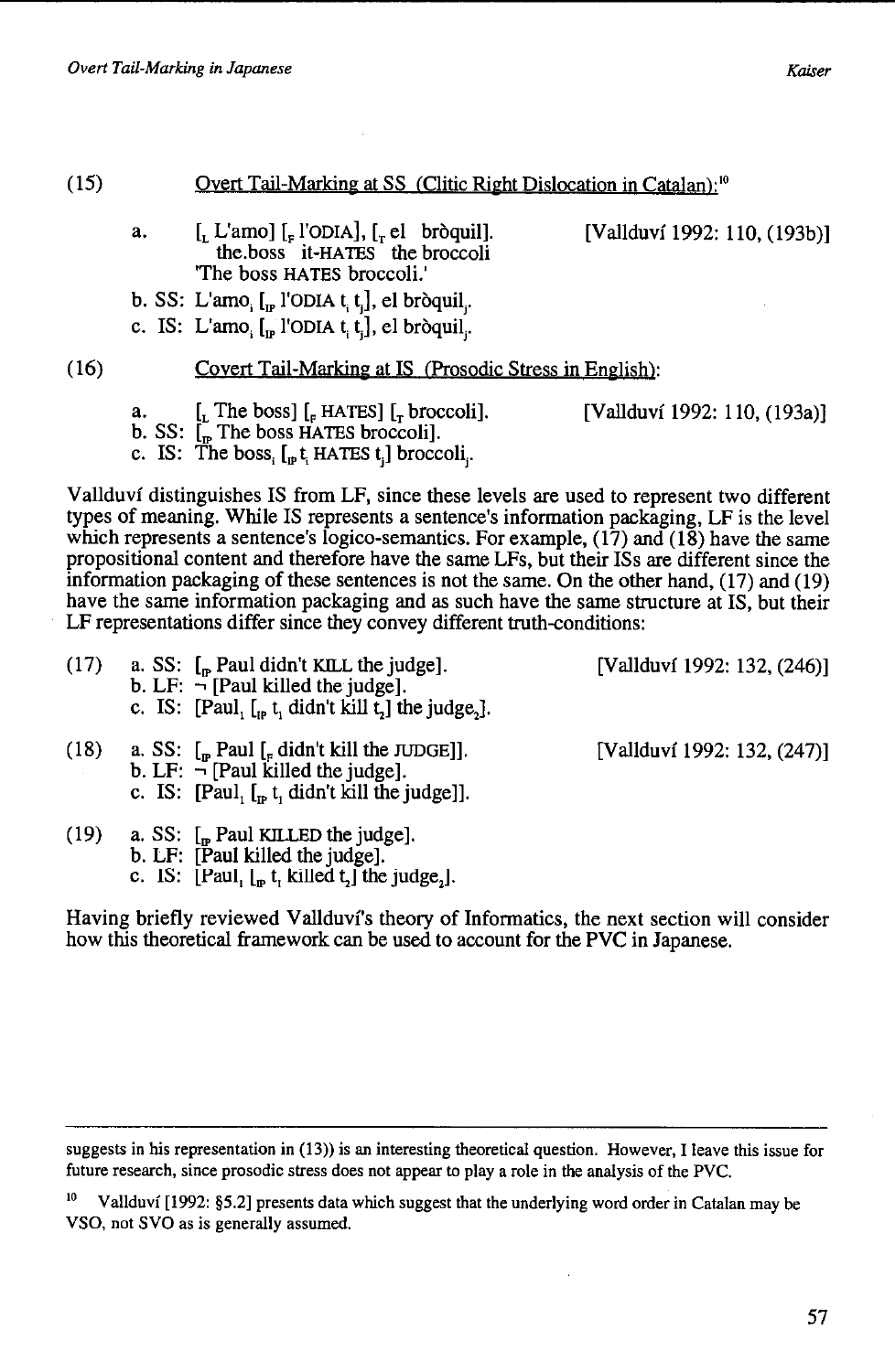## **4. Overt Tail-Marking**

I propose that the PVC is a means of overtly marking the PV element as a tail. For example, (20a) illustrates the information packaging of the PVC in (1b), and (20b) gives its IS representation:"

(20) a. Information Packaging of  $(1b)$ :

Katoo-wa dasita-yo [],  $[I_r \frac{gansyo-o}{apolication}-ACC$  Yale-to<br>Katoo-TOP sent-EMPH application-ACC Yale-to application-ACC Yale-to 'Katoo sent (it,) (there,), a/the application, to Yale,.'

b. Information Structure Representation of (1b):

[[[Katoo-wa e, e, dasita-yo <sub>CF1</sub>], gansyo-o<sub>. CF1</sub>], Yale-ni. <sub>CF1</sub>]. Katoo-TOP 'sent-EMPH application-ACC Yale-to 'Katoo sent (it,) (there,),  $a$ /the application, to Yale,.'

There are several factors in support of this proposal. First, PV elements cannot be foci since they can never contain new information of primary importance, such as the answer to an information question, an item with exhaustive-listing reading, or a wh-phrase (e.g., (5- 7)). Nor can they be links, which as address-markers must always appear sentenceinitially, "... since an address must be pointed to *before* the information to be entered under it is spelled out" [Vallduvf 1992: 48]. By process of elimination, we can therefore deduce that PV elements are tails. This analysis is supported by both the structure and functional role of the PVC. In terms of structure, the fact that PV elements are adjoined to the right of the main clause [Kaiser 1995, Simon 1989, and Whitman 1991] is consistent with V allduvf's analysis that tails are adjoined to the right, outside of the

focal-scope of IP. Moreover, the functional role of the PV phrase denoting information of secondary importance parallels Vallduvf's proposal that tails provide information specifying the "gap" into which the focus should be inserted. Additionally, the fact that tails need not necessarily be discourse-old information is consistent with the PV data in (9). Finally, Vallduví states that "... information packaging is a relational property that constituents have by virtue of their standing in a particular relationship with the other element[s] [sic] of the sentence" [Vallduvf 1992: 43-44]. Similarly, a relational property is also present in Simon's definition of what constitutes "secondary information" (i.e., "information that is secondary to what the speaker wants to get across most during the utterance, which is expressed in the preceding clause" [Simon 1989: 38]).

However, there remains one potential problem with applying Vallduvf's definition of tail to PV elements. Vallduvf makes a distinction between the link and tail, in that the tail, but not necessarily the link, must always be hearer-old (i.e., already entered onto one of the

<sup>&</sup>lt;sup>11</sup> I make no claims about whether wa-marked elements are links or part of the focus or about what their position is at IS. As will be discussed in Footnote 17, the information-packaging status of wa-marked elements is controversial.

In (20b), the idea that PV phrases are adjoined to the matrix CP has been argued for by [Kaiser 1995], [Simon 1989], and [Whitman 1991]. Also, depending on one's syntactic analysis of the PVC, the  $e$  which represents the empty position corresponding to the PV phrase could either be a *pro* corresponding to a base-generated PV element or a trace of a moved PV element. Since either analysis is consistent with the claims of this paper, this issue is irrelevant for the present discussion.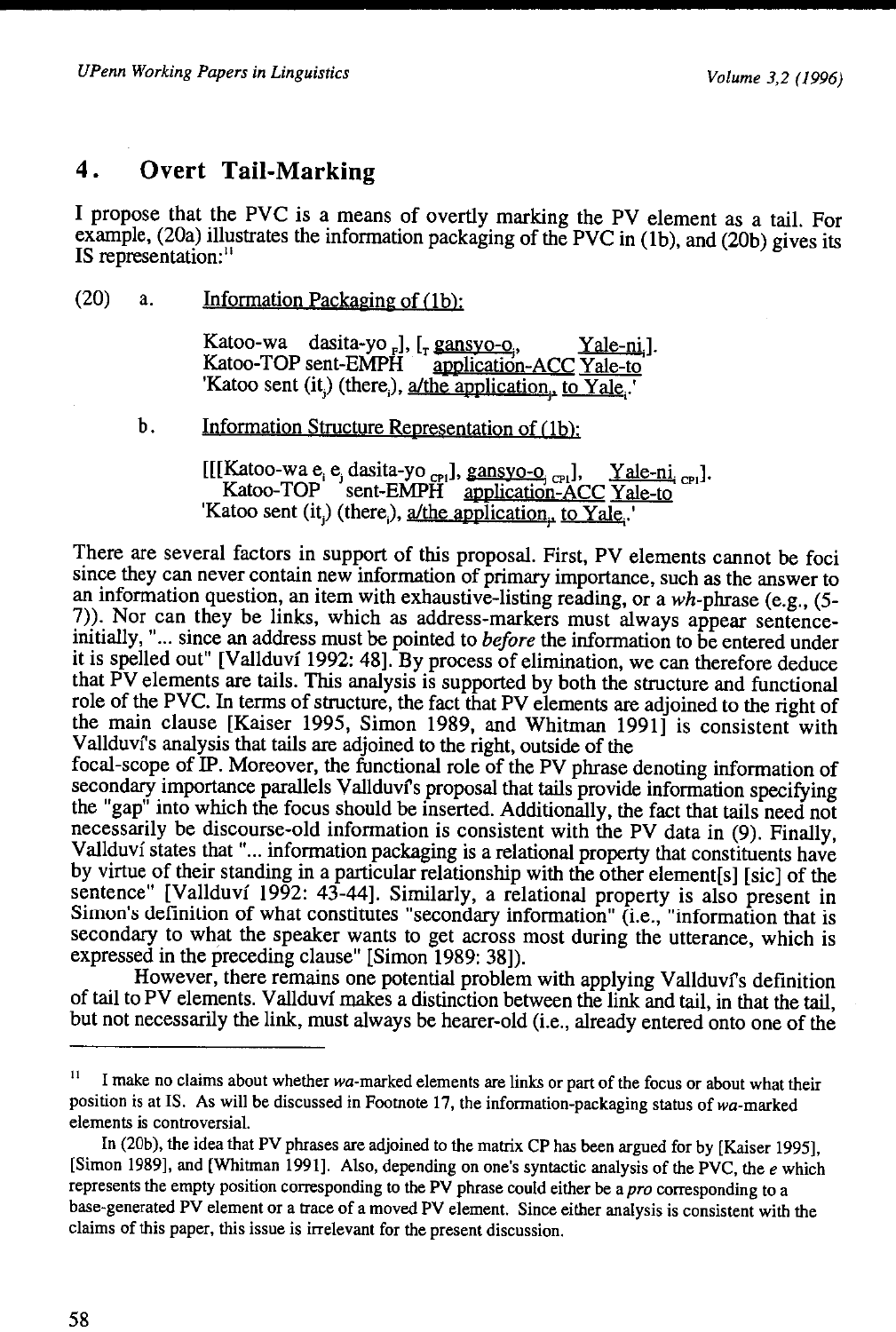hearer's file cards). Because the purpose of the link is to point to an address, it is possible to point to a non-pre-existing address (i.e., hearer-new), thereby simultaneously creating and pointing to that address. The tail, on the other hand, denotes a proposition already entered onto one of the hearer's file cards [Vallduvi 1992: 63], and therefore must always be hearer-old. However, the data in (9) show that information in a PV phrase not only can be discourse-new, but also can be hearer-new, since in these contexts the hearer would have had no previous knowledge of the content of the PV phrase. For example, in (9a), the hearer in this taped conversation had no knowledge of the amount of money given to the speaker [Mutsuko Endo Hudson, p.c.]. Similarly, in (9b), why would the speaker tell the hearer to look out if s/he thought the hearer already knew that a car was coming? Therefore, if we are to interpret the PVC as a form of overt tail-marking, then this contradiction regarding the hearer-new status of tails must be resolved. The next section examines this issue.

# **5. Revised Notion of Tail**

I offer the following felicitous English sentences as supporting evidence that tails may in fact contain hearer-new information:

#### Tails Not Necessarily Hearer-Old: Evidence from English

- (21) A: Who robbed the bank?
- B:  $\left[\begin{array}{cc}E\end{array}\right]$  [ $\left[\begin{array}{c}\bullet\end{array}\right]$  [ $\left[\begin{array}{c}\bullet\end{array}\right]$  who stole that \$10,000]!
- (22) A: How does the boss feel about green vegetables?
	- B:  $\left[ \begin{matrix} 1 \end{matrix} \right]$  [ $\left[ \begin{matrix} 1 \end{matrix} \right]$  [ $\left[ \begin{matrix} 1 \end{matrix} \right]$  HATES]  $\left[ \begin{matrix} 1 \end{matrix} \right]$  green vegetables, especially broccoli].

The above examples have structures which, according to Vallduvi's analysis, incontrovertibly contain tails, and these tails in turn contain information which could conceivably have been unknown to the hearer in the above contexts. Specifically, in (21), it is possible that the hearer did not know the exact amount of money that was stolen (i.e., *\$10,000),* and in (22), although the hearer knew that there was some relation between *the boss* and *green vegetables,* slhe may not have known that this relation was particularly prominent with respect to *broccoli.* Therefore, contrary to Vallduvi, it appears that tails may in fact introduce information not previously present on one of the hearer's file cards.

Vallduvi makes a binary distinction between hearer-old (i.e., already entered onto a hearer's file card) and hearer-new (i.e., not yet on a file card). Hence, based on Vallduvi's terminology, the tails in (9), (21), and (22) contain hearer-new information. However, to be more precise, this apparent "hearer-new" information also has some characteristics of being "old". Specifically, the "new" information in these tails always denotes information which further specifies some old information already in the discourse-model. For example, in (9a), the sum of money expressed in the PV tail is a more exact accounting of the book and copy expenses *(copy-dai-to hon-dai-toka),* and in (9b), *kuruma-ga kuru kara ('because a car is coming)* conveys the reason for the danger. Likewise, in (21), the amount *\$10,000*  specifies what was stollen from the bank, and in (22), *broccoli* is a member of the set of *green vegetables.* 

Another way of explaining this relation is to say that the apparent "new" information in the PV phrase can be linked or BRIDGED via backward inferencing to some ANTECEDENT in the discourse-model (in the sense of [Clark 1977]). Before explicitly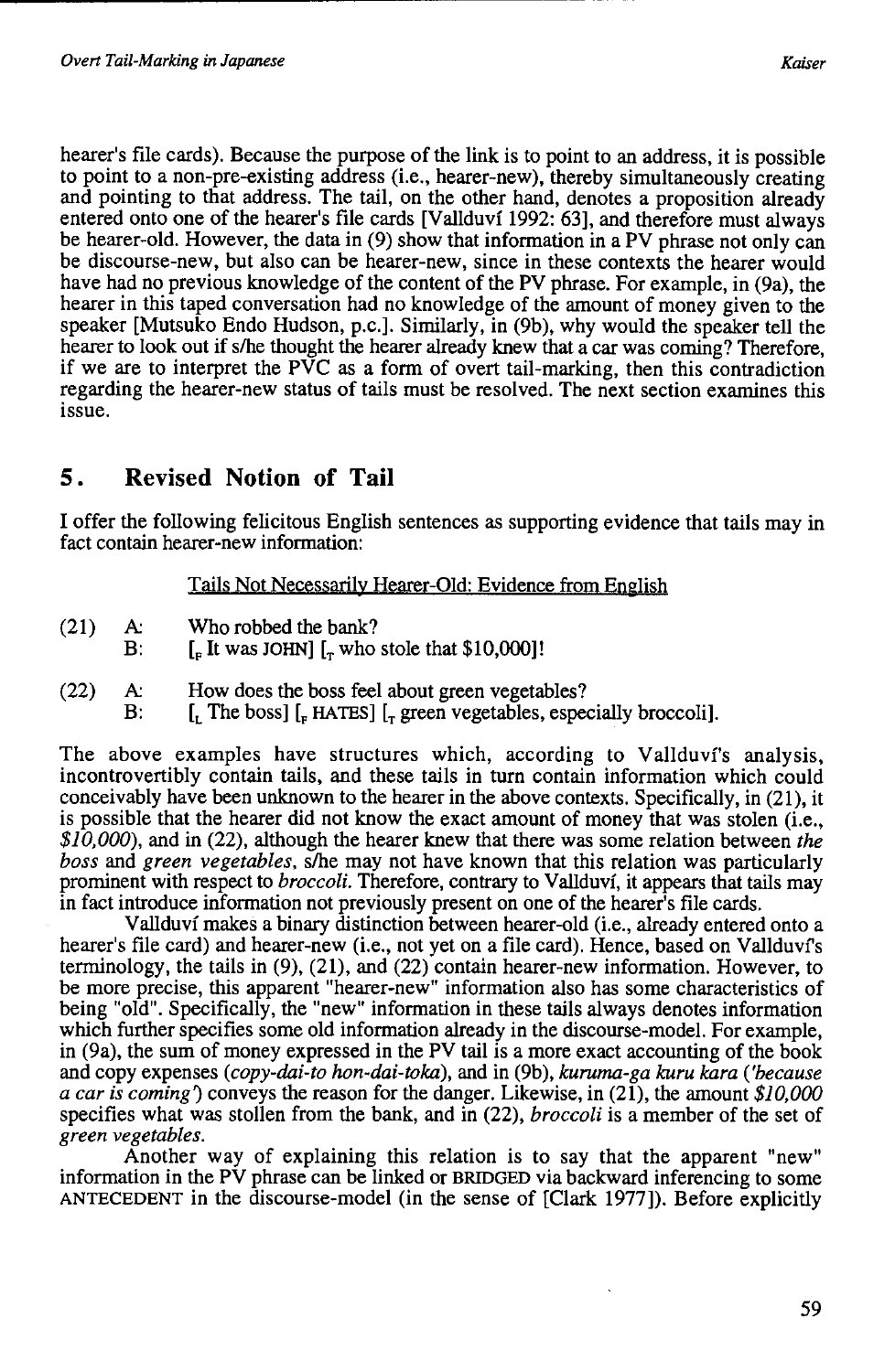discussing this proposal, first an explanation of this terminology is in order. Clark [1977; see also Clark and Haviland 1977] develops these notions as part of his theory of the GIVEN-NEW CONTRACT, as stated in (23):

(23) Given-New Contract:

> The speaker agrees to try to construct the Given and New information of each utterance in context (a) so that the listener is able to compute from memory the unique Antecedent that was intended for the Given information, and (b) so that he will not already have the New information attached to the Antecedent. [Clark 1977: 413]

- (24) Definitions: [paraphrased from Clark 1977: 412, 418]
	- a. GIVEN refers to information which the hearer already knows.
	- b. NEW refers to information that the hearer does not yet know but that the speaker would like to get across.
	- c. The ANTECEDENT is information in the hearer's memory (i.e., knowledge-store) with which the Given information in a particular sentence is associated. The Antecedent could be linked to an object such as a discourse referent (e.g., (26-28) below), or to a more abstract notion such as the reason for a previously mentioned event or state (e.g., (29) below).
	- b. BRIDGING involves the construction of implicatures which the hearer could plausibly draw via backward inferencing in order to link some Given information with its intended Antecedent.

The notion of Bridging is illustrated by the following examples:<sup>12</sup>

- (25) a. John saw someone leave the party early. It was Mary who left.
	- b. In the group there was one person missing. It was Mary who left. [Clark 1977: 412-413, (1, 2)]

Example (25a) is relatively straightforward. Since an it-cleft sentence like *It was Mary who left.* presupposes  $\exists x$ [left(x)], the hearer will search for an Antecedent for the Given information *X left.* Upon finding in his/her knowledge-store an event of someone leaving as expressed in the first sentence, s/he will then integrate the New information *Mary* into his/her knowledge-store by appropriately associating Mary with the propositions expressed in both sentences (i.e., *X left the party early* and *X left).* Example (25b), on the other hand, illustrates a more typical scenario in which the hearer may not be able to find a direct Antecedent in his/her knowledge-store. Since the first sentence does not directly mention anyone leaving, the hearer will have to Bridge the gap to find the intended Antecedent. In

<sup>12</sup> Another typical illustration of the Bridging phenomenon is the example in (i), in which *the bride* can be Bridged to *a wedding* [Sergey Avrutin, p.c.]:

<sup>(</sup>i) I went to a wedding. The bride was beautiful.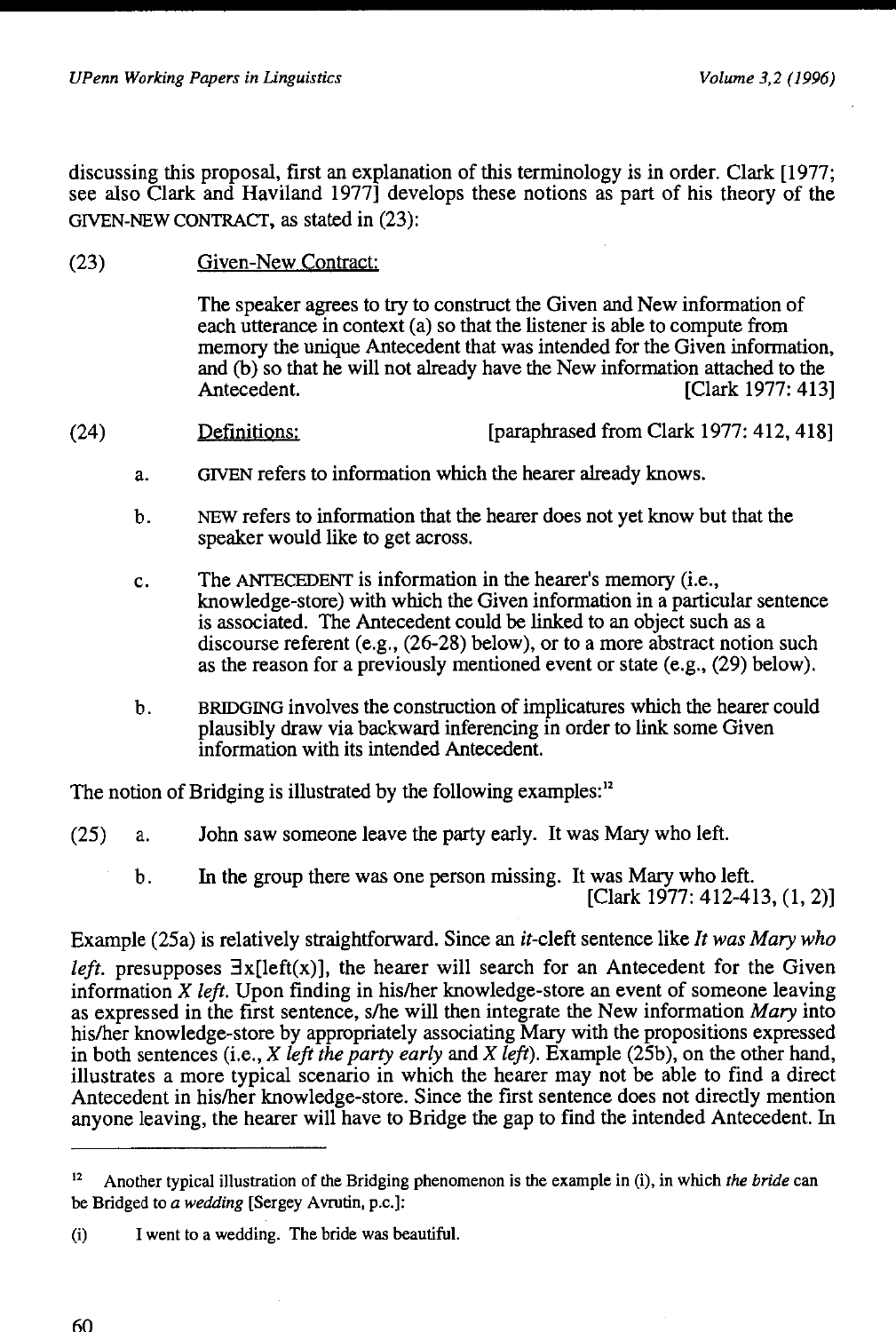other words, the hearer will have to deduce the implicature *One person was missing because that person left.* Having inferred this Bridge, the hearer will then correctly be able to associate *Mary* with both propositions (i.e., *X was one person missing* and *X left)* [Clark 1977: 412-413].

Generally, Clark's notion of Given is equivalent to Vallduvi's notion of hearer-old, and likewise New is equivalent to hearer-new. However, their terminology appears to diverge regarding cases in which Bridging is involved. For instance, in (25b), the information *X left* may not itself have been entered into the hearer's knowledge-store yet, but it can be Bridged to some information which is already in the hearer's knowledge-store (i.e., *there was one person missing).* In this case, Clark refers to the information *X left* as Given, whereas according to Vallduvi's terminology it would be hearer-new since technically it is not yet present on a file card.

Clark [ 1977: 414-419] presents a taxonomy of some of the different possible kinds of Bridging. Not only can Bridging be used to draw an inference to account for discourse referents (e.g., (26-28)), but it can also be used to account for more abstract notions such as the reason for a previously mentioned event or state  $(e.g., (29))$ :<sup>13</sup>

| (26) |                | Direct Reference -- Set Membership:                                                                                            | [Clark 1977: 415, (10, 10')] |
|------|----------------|--------------------------------------------------------------------------------------------------------------------------------|------------------------------|
|      | a.             | I met two doctors yesterday. The woman told me a story.                                                                        |                              |
|      | b.             | One of the entities referred to by 'two people' is a woman and the other is<br>not; this woman is the Antecedent of the woman. |                              |
| (27) |                | Indirect Reference by Association -- Necessary Parts:                                                                          | [Clark $1977$ :              |
|      | a <sub>x</sub> | I looked into the room. The size was overwhelming.                                                                             | 415, (15)                    |
|      | b.             | The room mentioned has some size; that size is the Antecedent of the size.                                                     |                              |
| (28) |                | Indirect Reference by Characterization -- Necessary Roles:                                                                     | <b>IClark 1977:</b>          |
|      |                |                                                                                                                                | 417, (22, 22')               |

- a. John was murdered yesterday. The murderer got away.
- b. Some one person performed John's murder; that person is the Antecedent for *the murderer.*

<sup>&</sup>lt;sup>13</sup> This notion of Bridging may seem similar to Prince's [1981, 1992] notion of INFERRABILITY:

<sup>(</sup>i) "A discourse entity is Inferrable if the speaker assumes the hearer can infer it, via logical-- or, more commonly, plausible -- reasoning, from discourse entities already [in the discourse-model]." [Prince 1981: 236]

However, as Ellen Prince has pointed out to me [p.c.], Inferrables can only be discourse referents, and therefore this notion cannot be associated with non-discourse entities such as the reason for an event (cf. (29)). Vallduvfs concept of tails, on the other hand, need not be limited to just discourse referents; tails contain all sorts of information which is part of the 'presupposed open proposition'. Since Clark's notion of Bridging is not restricted only to discourse referents, this primitive will be utilized to account for PV phrases and tails containing hearer-new information.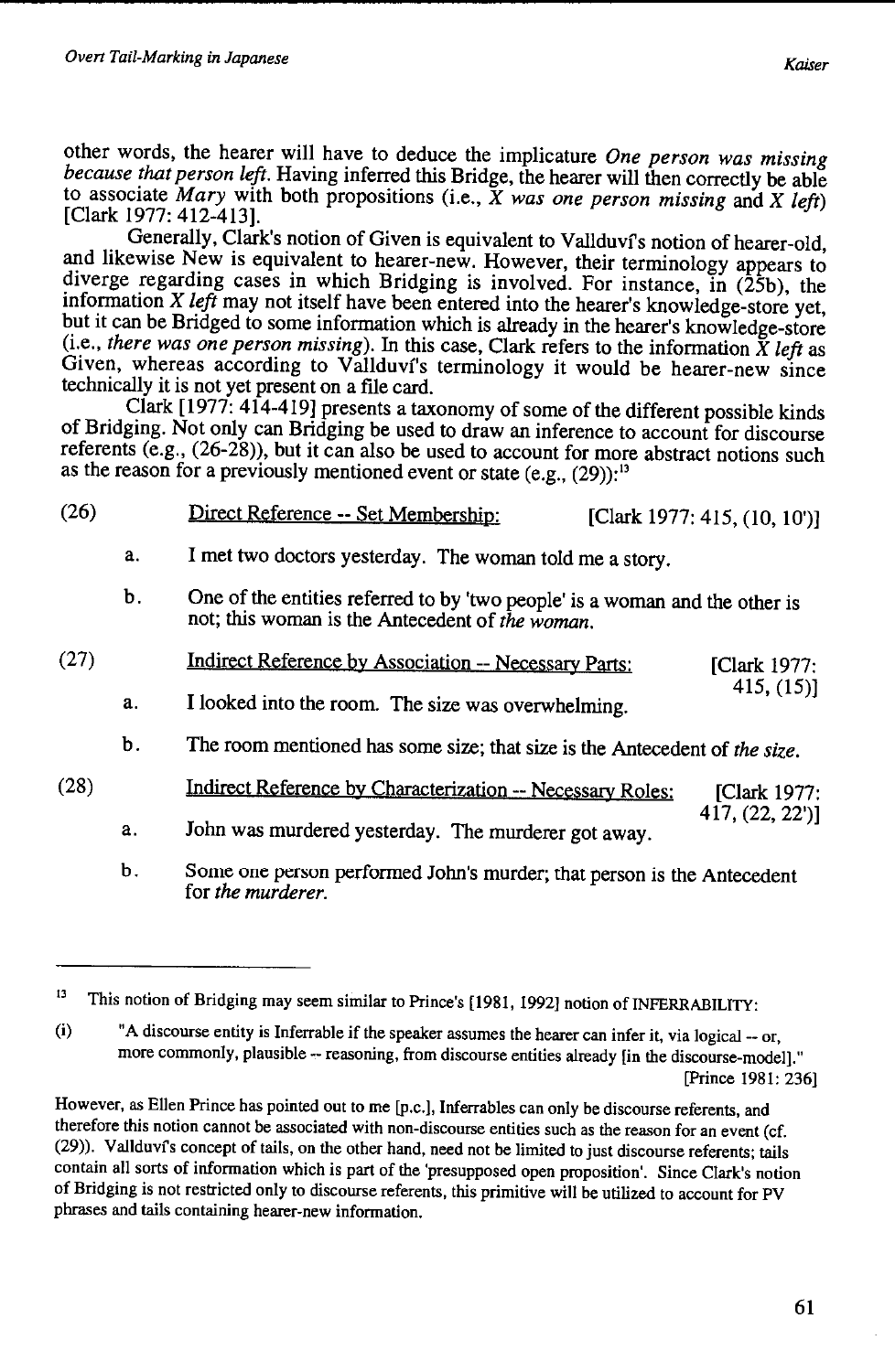## (29) Reason: [Clark 1977: 418, (28, 28')]

- a. John fell. What he wanted to do was scare Mary.
- b. John fell for the reason that he wanted to do something; that something is the Antecedent to *what he wanted to do.*

This notion of Bridging may seem somewhat unconstrained, since, in principle, inferencing need not be determinate (i.e., given the time and inclination one could build an infinitely long bridge of assumptions). However, Clark [1977: 420] points out that while FORWARD INFERENCING is indeterminate, BACKWARD INFERENCING is not. For example, upon hearing only the first sentence in (25b), the hearer could potentially make an infinite number of forward inferences by imagining all sorts of things about the missing person, and s/he would have no way of predicting that this person was necessarily Mary. However, after hearing the second sentence in (25b), there is only one plausible backward inference which the hearer could draw in this context: namely, that Mary was the missing person. This is because all but the necessary backward inferences are unauthorized in Bridging [Clark 1977: 420].

Returning now to the apparent "new" information in the tails in (9), (21), and (22), since this information further specifies some information already in the discourse-model, it is realistic that the hearer would be able to construct a plausible backward inference which Bridges the hearer-new information in these tails to some Antecedent. The specific kinds of Bridging involved in these examples are as follows:

| (30)<br>(cf. (27))<br>a. | Bridging involved in (9a):<br>Indirect Reference by Association -- Necessary Parts<br>Watasi-nante copy-dai-to hon-dai-toka<br>ittara.<br>I-TOP<br>copy-expenses-and book-expenses-etc. said.when<br>kureta-wa-yo -], [- 300-ikura]. [TC]<br>[Simon 1989: 37, $(31a)$ ]<br>gave-EMPH 300-over<br>When I said (=asked for) expenses for copying and books, etc.,<br>(they) gave (it) to me over $300$ (dollars). |
|--------------------------|-----------------------------------------------------------------------------------------------------------------------------------------------------------------------------------------------------------------------------------------------------------------------------------------------------------------------------------------------------------------------------------------------------------------|
| b.                       | The expenses mentioned equal some amount; that amount is the Antecedent<br>of $300$ -ikura ('over $300$ (dollars)').                                                                                                                                                                                                                                                                                            |
| (31)<br>(cf. (29))       | Bridging involved in (9b): Reason                                                                                                                                                                                                                                                                                                                                                                               |
| a.                       | $\left[\right.$ Abunai-yo], $\left[\right.$ kuruma-ga kuru kara].<br>[Simon 1989: 189, (40a)]<br>dangerous-EMPH car-NOM come because<br>Look out, because a car is coming.                                                                                                                                                                                                                                      |

b. It is dangerous for some reason; that reason is the Antecedent of *kuruma-ga kuru kara ('because a car is coming1.*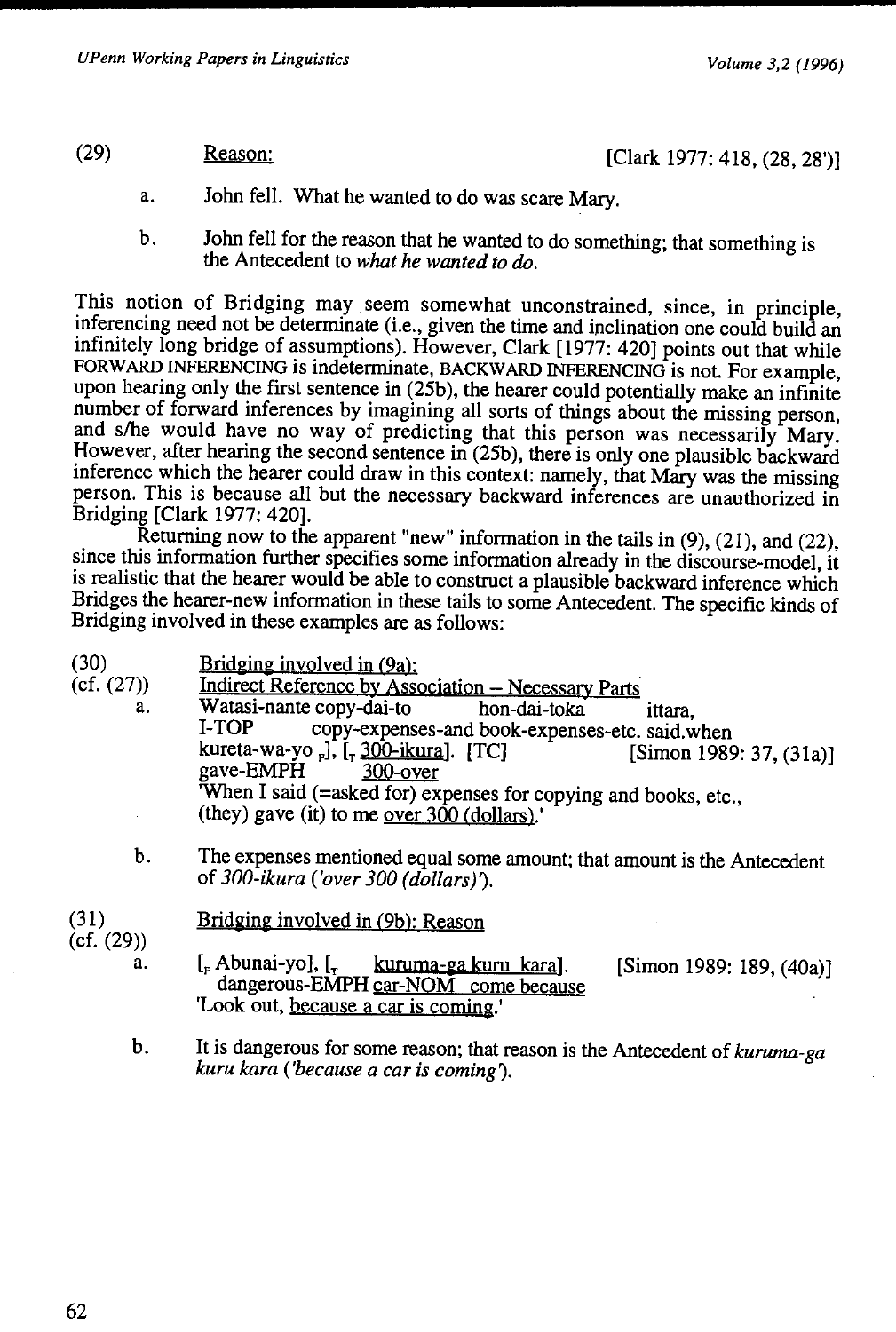# (32) Bridging involved in  $(21)$ :<br>(cf.  $(28)$ ) Indirect Reference by Char

- Indirect Reference by Characterization -- Necessary Roles
	- a. A: Who robbed the bank?
		- B:  $\left[\right]_F$  It was JOHN]  $\left[\right]_F$  who stole that \$10,000]!
	- b. Something was robbed from the bank; that something is the Antecedent of *that \$10,000.* <sup>14</sup>

#### (33) Bridging involved in (22): Direct Reference -- Set Membership

- (cf. (26))
	- a. A: How does the boss feel about green vegetables?
		- [I The boss]  $\left[$ <sub>F</sub> HATES]  $\left[$ <sub>r</sub> green vegetables, especially broccoli].
	- b. *Green vegetables* can be used to refer to various entities; one of the members of the set of green vegetables is the Antecedent of *broccoli.*

Given that the hearer-new information in these tails can be Bridged to an Antecedent, I propose that Clark's notion of Bridging be incorporated into V allduvi's definition of tail. Specifically, I follow Vallduvi in assuming that tails can contain hearer-old information, but contrary to Vallduvi, I propose that tails may also contain hearer-new information, provided that the information can be Bridged to some Antecedent in the discourse-model. However, hearer-new information which cannot plausibly be Bridged to an Antecedent is barred from appearing in tails. This revised definition is given in (34):

(34) Revised Notion of Tail:

۵ì

The tail serves as an instruction to substitute the new information (i.e., focus) for some "gap" in the hearer's knowledge. Therefore, the tail contains information which the speaker assumes is already on one of the hearer's file cards. Or, it may introduce some hearer-new information if and only if a plausible backward inference can be drawn which Bridges the hearer-new information to some Antecedent already in the discourse-model. However, tails may not contain non-Bridgeable hearer-new information.

First, it should be fairly uncontroversial that tails can contain hearer-old information, since this is consistent with Vallduvi's original definition. The data in (35) and (36) show that tails and PV phrases permit hearer-old information, regardless of whether or not this information had been previously mentioned in the discourse:

- (35) Tail May Contain Hearer-Old. Discourse-Old Information:
	- a.  $\left[\right.$  [Fig. It was JOHN, ]  $\left[\right.$  who said he, hates broccoli].
	- b.  $\left[\right.$   $\left[\right.$   $\left.\right.$   $\left[\right.$   $\left.\right.$   $\left[\right.$   $\left.\right.$   $\left.\right]$   $\left[\right.$   $\left.\right.$   $\left.\right]$   $\left[\right.$   $\left.\right.$   $\left.\right]$   $\left[\right.$   $\left.\right.$   $\left.\right]$   $\left.\right]$   $\left[\right.$   $\left.\right.$   $\left.\right]$   $\left.\right.$   $\left.\right]$   $\left.\right.$   $\left.\right.$   $\left.\right]$   $\left.\right.$   $\$ Taroo-GEN brother-NOM photo-ACC showed-EMPH he-DAT 'Taroo,'s brother showed a picture to him.' [Kaiser 1995: 109, (lOa)]

<sup>14</sup> There is also a second inference which Bridges the verb *stole* to its Antecedent *robbed.*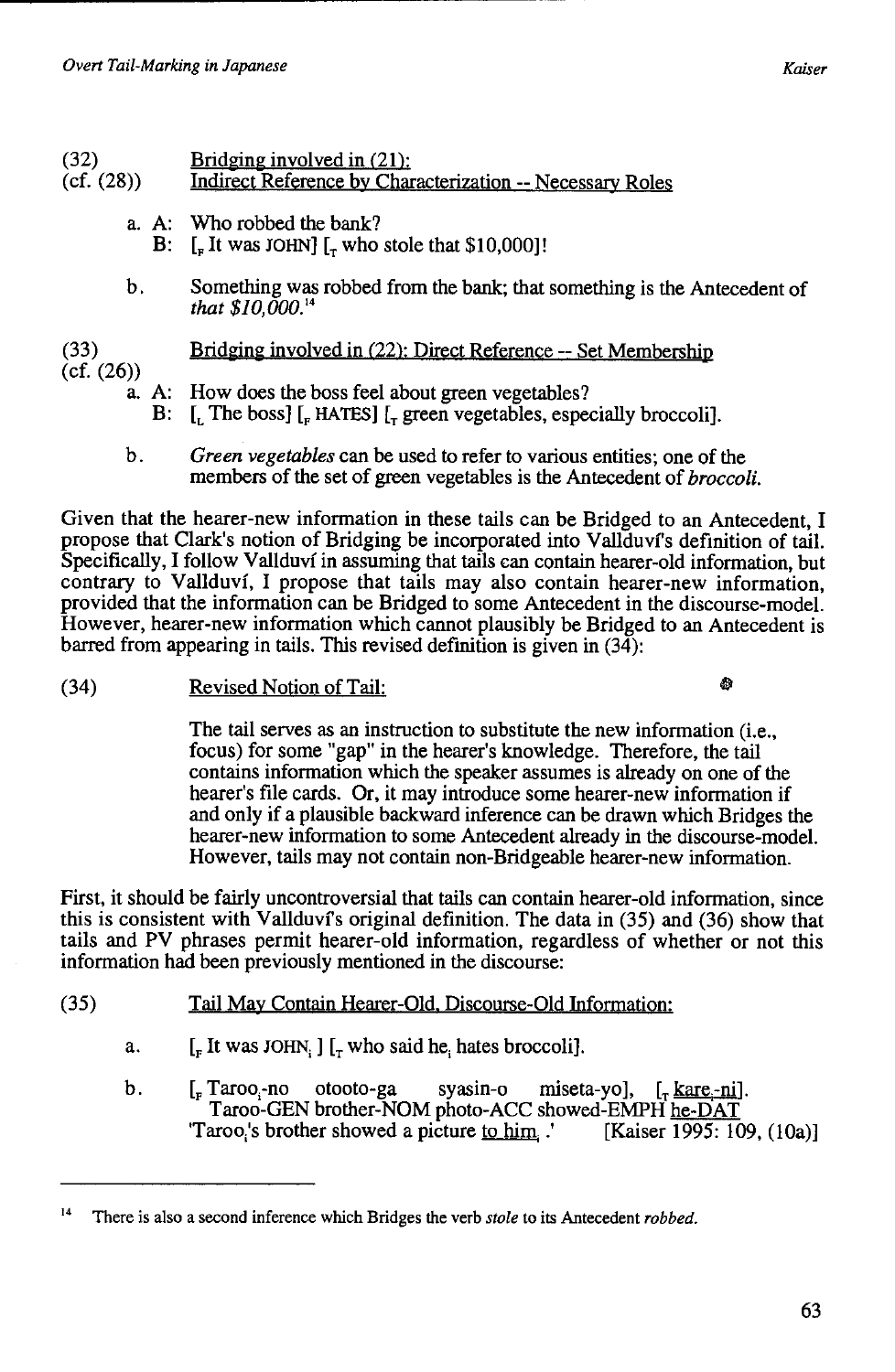#### (36) Tail May Contain Hearer-Old. Discourse-New Information:

- a. A: How does Molly feel about her co-workers? B:  $\left[$ , She]  $\left[$ <sub>r</sub> HATES]  $\left[$ <sub>r</sub> them, including her boss].
- b. A: Tomodati-to atta-no? friend-with met-Q Did you meet a friend?
	- B: Un,  $\left[$ <sub>F</sub> atta-yo],  $\left[$ <sub>r</sub> Mari-to]. yeah met-EMPH Mary-with Yeah, I met Mary.'

Next, regarding Bridgeable hearer-new information, the revised definition of tail in (34) correctly predicts that examples such as (9), (21), and (22) should be felicitous since the hearer-new information in these tails can be Bridged to an Antecedent (e.g., (30-33)). The information packaging of examples  $(9a)$  and  $(21)$  is given below to illustrate how this notion of Bridging fits in with Vallduvi's framework of Informatics:

- (37) Information Packaging of (9a):
	- a.  $\begin{bmatrix} L \\ L \end{bmatrix}$  [Let us a series 1-roopy-dai-to hon-dai-toka ittara,  $\begin{bmatrix} L & L \\ L & L \end{bmatrix}$  [Let us a series 1-roopy-expenses-and book-expenses-etc, said v copy-expenses-and book-expenses-etc. said. when kureta-wa-yo],  $\left[ \frac{1}{200 - i \text{km/s}} \right]$ . [TC] [Simon 1989: 37, (31a)]<br>gave-EMPH 300-over gave-EMPH 'When I said (=asked for) expenses for copying and books, etc., (they) gave (it) to me <u>over 300 (dollars</u>).
	- b. The speaker assumes no pre-existing knowledge in the hearer's knowledge-store about the information conveyed in this sentence. (Except that there is probably a card with the address *watasi* (*T*), which may be the link.)
	- c.  $\Lambda x_1$ ,  $x_1$  = watasi-nante [ $\lambda x_2$  [ $\Phi$  [ $x_1$  copy-dai-to hon-dai-toka ittara, x, **kureta-wa-yo** ]]] (300-ikura)
	- d. 'I instruct you to go to the address *watasi (T)* and retrieve the information of the sentence by adding under that address *copy-dai-to hon-dai-toka ittara,*  \_ *kureta-wa-yo ('said (=askedfor) expenses for copying and books, etc., (they) gave (it) to me')* and update this knowledge by substituting *300-ikura ('over 300 (dollars)')* for the blank, since this information can be Bridged to an Antecedent via the plausible backward inference that there must be some amount that the expenses equalled.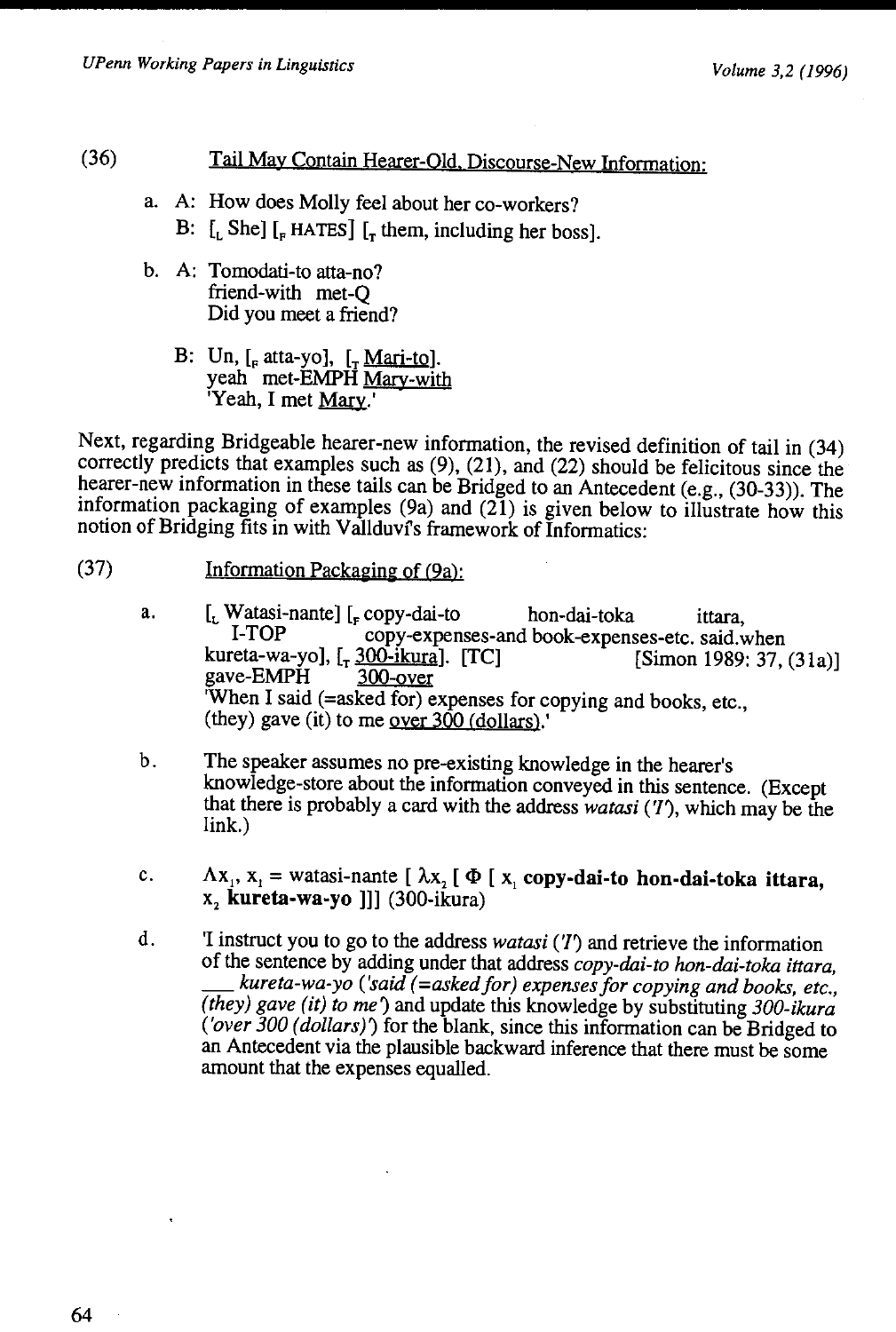#### (38) Information Packaging of (21):

- a. A: Who robbed the bank? B:  $\lbrack$  **E** It was JOHN]  $\lbrack$ <sub>T</sub> who stole that \$10,000]!
- b. Speaker B believes that hearer A already knows that '(Someone) robbed the bank.' (i.e.,  $\Box$  *robbed the bank* is already in the hearer's knowledge-store robbed the bank is already in the hearer's knowledge-store at the current address).
- c.  $\lambda x$ ,  $[\Phi]$  **John** x, **]** (stole that \$10,000)
- d. 'I instruct you (at the current address) to retrieve the information of the sentence by substituting *John* for the blank in\_ *robbed the bank* and update this knowledge by substituting *stole that \$10,000,* since this information can be Bridged to an Antecedent via the plausible backward inference that there was some amount that was robbed from the bank.'

Finally, the claim that tails cannot contain non-Bridgeable hearer-new information is confirmed by the infelicity of the response in (39Bb):<sup>15</sup>

#### (39) Tail May Not Contain Non-Bridgeable Hearer-New Information:

*A:.* WHO hates WHAT?

Ba: [, JOHN hates BROCCOLI].

Bb:  $\#$  [<sub>F</sub> It is JOHN] [<sub>T</sub> who hates broccoli].

It is not plausible to assume that Hearer A could construct a backward inference which would Bridge *broccoli* (i.e., hearer-new information contained in the tail in (39Bb)) to an Antecedent. Given that Hearer A is asking the question *what* precisely in order to illicit the information *broccoli,* we can assume that the hearer's knowledge-store does not have a file card containing any appropriate information corresponding to *broccoli.* In fact, if s/he could construct a Bridge to some such appropriate Antecedent, then presumably s/he would not have asked this question in the first place. Therefore, it would be extremely uncooperative for Speaker Bb to put the response in the tail, thereby implying that the hearer should have been able to infer the answer on his/her own.

Also, if we assume that tails may not contain non-Bridgeable hearer-new information, then the ungrammatical PV data in (5-7) will also be ruled out. In each of these cases, the hearer would not be able to realistically Bridge the new information to an Antecedent. For example, the response in (5Bb) (in which the PV phrase contains the answer to a question) would be ruled out for the exact same reason that (39Bb) above is. Similarly, in (6b), there is no way the hearer could plausibly draw a backward inference to Bridge the exhaustive-listing reading induced by the use of the nominative marker -ga, which is itself contained within the PV phrase.<sup>16</sup> The use of the so-called topic marker -wa

<sup>&</sup>lt;sup>15</sup> Prosodic stress can effect the judgment of this example. In (39Bb), *broccoli* should not be stressed, since stress is a means of covertly marking an element as a focus.

<sup>16</sup> The relationship between the nominative marker *-ga* and focus is complex, and the reader is referred to [Hey cock 1994] for a more detailed analysis of this relation. Suffice it to say that in this particular example the use of the nominative marker results in an exhaustive-listing interpretation.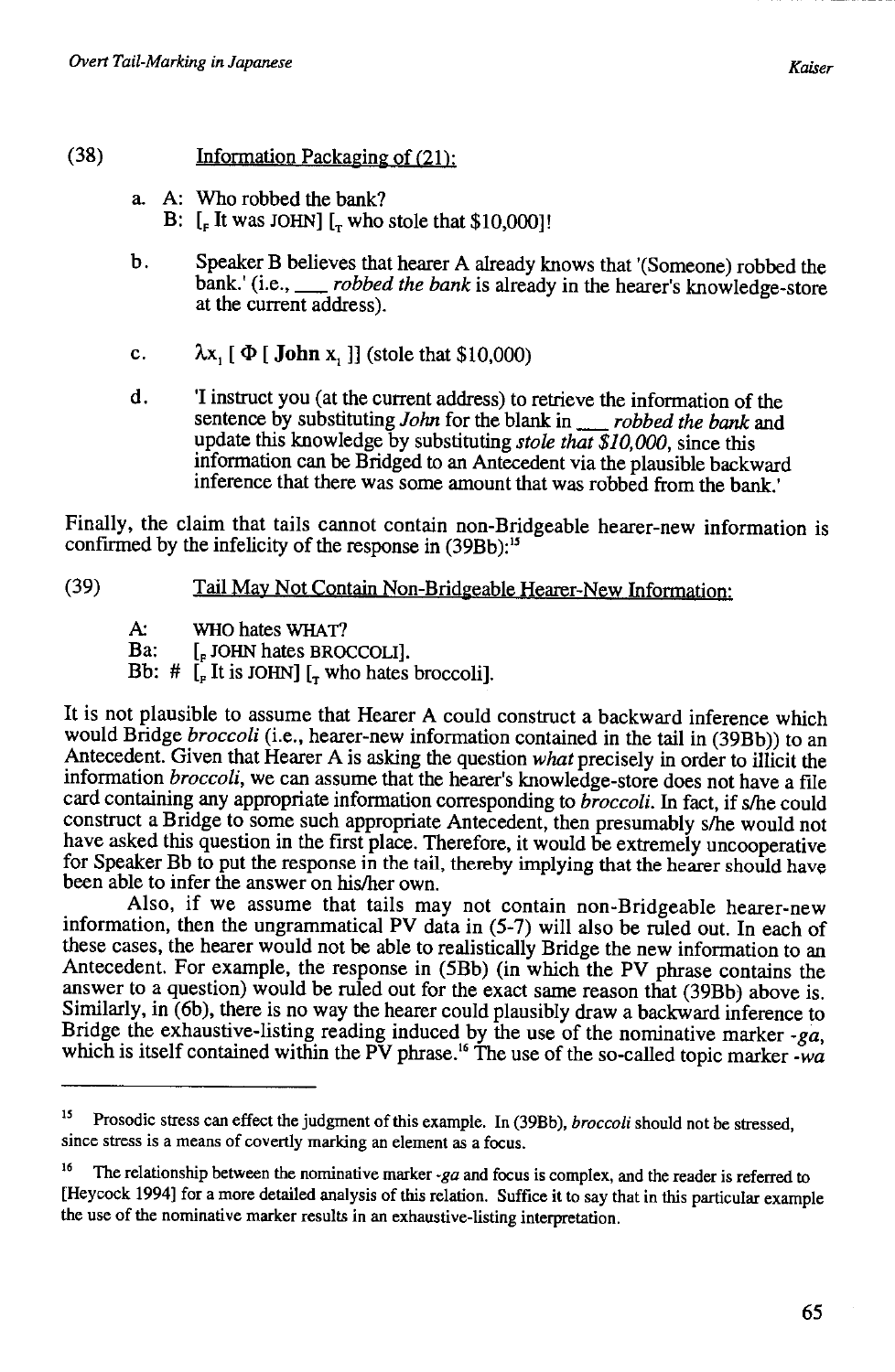does not induce this exhaustive-listing reading, and therefore the corresponding sentence with *-wa* is felicitous:<sup>17</sup>

(40) (cf. (6b) Sekai iti-no dai tokai da-yo, Tookyoo-wa. [Kuno 1978a: 70, (7b)] world one-GEN big city be-EMPH Tokyo-TOP '(It)'s the biggest city in the world,  $Tokyo$ .'

This suggests that the ungrammaticality of (6b) can therefore be attributed to the fact that there is no Antecedent to which the new information in the PV phrase (i.e., the exhaustivelisting reading conveyed by  $-ga$ ) could be Bridged. Likewise, in (7b), there is no Antecedent to which the hearer can Bridge the wh-phrase, which takes scopal domain over the entire sentence. Without the presence of a wh-phrase, the question marker *-ka* in the main sentence merely gives the hearer the interpretation of a yes-no question. As such, this question marker is insufficient to serve as an appropriate Antecedent for the wh-phrase. Therefore, hearer-new information is banned from appearing in the PV position and in tails in general in precisely those cases where there is no Antecedent in the discourse-model to which the new information could plausibly be Bridged via a backward inference.<sup>18</sup>

The above data support the proposal that tails may contain hearer-old information or hearer-new information which is Bridgeable, but not non-Bridgeable hearer-new information. Furthermore, I propose that by incorporating this notion of Bridging into the definition of tail, we no longer need to rely upon Simon's concept of "secondary information", which was originally proposed to rule out pragmatically infelicitous examples such as (5-7), while still permitting licit ones such as (9). Since the revised definition of tail in (34) correctly accounts for all of the aforementioned PV data, it can subsume the notion of "secondary information".

## **6. Conclusion**

In conclusion, this paper has proposed that the pragmatic role of the PVC in Japanese is to overtly mark PV elements as tails. This analysis has a number of theoretical implications. First, Simon's analysis of the pragmatic role of the PVC has been derived from a more primitive notion within universal grammar: namely, the notion of tail. Secondly, this proposal has also lead to the discovery that cross-linguistically tails can contain hearer-new information, provided that this new information is Bridgeable to an Antecedent in the

(i) # This chair is broken again.

<sup>17</sup> As ( 40) illustrates, wa-marked constituents can appear in the PV position. Since the notion of *topic*  corresponds most closely to Vallduvf's primitive *link*, examples like (40) in which the post-verbal phrase contains a so-called "topic marker" might appear to be problematic for the analysis argued for in this paper, since it would seem to suggest that links can appear in the post-verbal position. However, the exact characterization of the wa-marker has been extremely controversial, and it is not at all clear that the wa-marker is necessarily a link-marker. Although this issue is certainly relevant, I must leave it for future research since it would require a comprehensive examination of the nature of the wa-marker, which is beyond the scope of this current paper.

As Sergey Avrutin [p.c.] has pointed out to me, other instances in which the failure to find a plausible Antecedent leads to unacceptability are cases involving deixis. For example, the following sentence would be infelicitous if there were no Antecedent for *this chair* in the discourse-model (i.e., in the discourse or physical context or salient in the hearer's mind):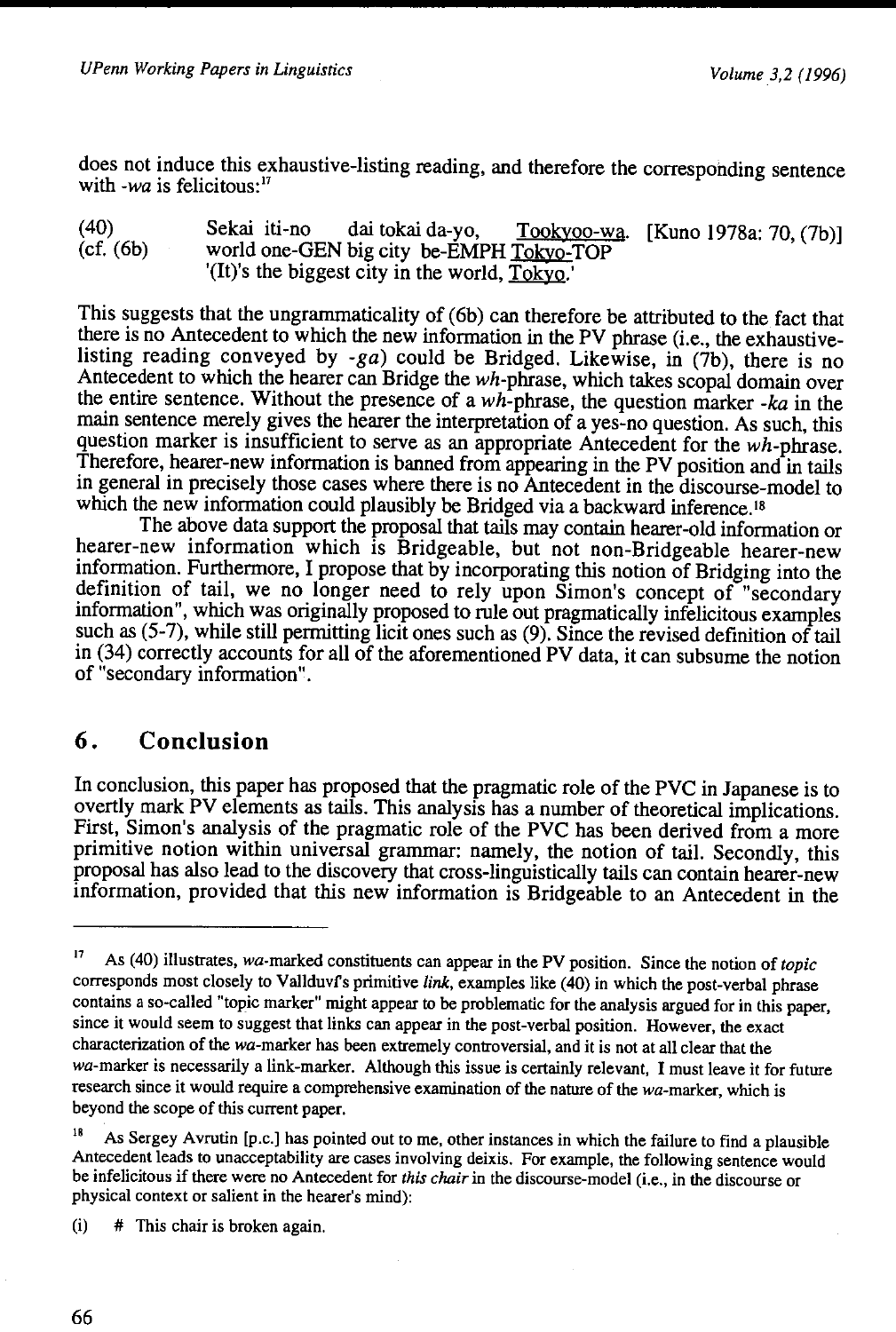discourse-model. This revised definition of tail therefore allows us to dispense with Simon's notion of "secondary information". Furthermore, one of the most important consequences of adopting Vallduvf's framework is that it enables us to give a unified account relating the pragmatic function of the PVC with its corresponding syntactic structure via the syntax-pragmatics interface level of Information Structure.<sup>19</sup> Hence, this treatment of Japanese provides further cross-linguistic support in favor of Vallduví's theory of Informatics.

#### **References**

- Chafe, Wallace L. (1976). "Givens, contrastiveness, definiteness, subjects, topics, and point of view," in Charles Li, ed., *Subject and Topic* (New York: Academic Press), 25-55.
- Chomsky, Noam (1981). *Lectures on Government and Binding* (Dordrecht: Foris).
- Chomsky, Noam (1986). *Barriers* (Cambridge, MA: The MIT Press).
- Chomsky, Noam and Howard Lasnik (1977). "Filters and Control." *Linguistic Inquiry*  8:425-504.
- Clancy, Patricia M. (1982). "Written and Spoken Style in Japanese Narratives," in Deborah Tannen, ed., *Spoken and Written Language* (Norwood: Ablex).
- Clark, Herbert H. (1977). "Bridging," in Philip N. Johnson-Laird and Peter C. Wason, eds., *Thinking: Readings in Cognitive Science* (Cambridge: Cambridge University Press), 411-420.
- Clark, Herbert H. and Susan Haviland (1977). "Comprehension and the Given-New Contract," in Roy 0. Freedle, ed., *Discourse Production* and *Comprehension*  (Hillsdale, NJ: Lawrence Erlbaum Associates), 1-40.
- Haraguchi, S. (1973). "Remarks on Dislocation in Japanese." Manuscript, MIT. Halvorsen, Per-Kristian ( 1978). "The Syntax and Semantics of Cleft Constructions."
- *Texas Linguistic Forum* II. Austin: University of Texas, Linguistics Department. Heim, Irene (1983). "File Change Semantics and the familiarity theory of definiteness," in
- Rainer Bauerle, et al., eds., *Meaning, Use, and Interpretation of Language*  (Berlin/New York: de Gruyter), 164-189.
- Heycock, Caroline (1994). "Focus Projection in Japanese." *NELS 24.* University of Massachusetts, Amherst, 157-171.
- Huang, James (1982). *Logical Relations in Chinese and the Theory of Grammar.* Ph.D. Dissertation, MIT.
- Inoue, Kazuko (1978). *Nihongo no Bunpoo Kisoku* (Tokyo: Taishuukan).
- Kaiser, Lizanne (1995). "Deriving the Post-Verbal Construction in Japanese and Korean," in Leslie Gabriele, Debra Hardison, and Robert Westmoreland, eds., *Proceedings of the Sixth Annual Meeting of the Formal Linguistics Society of Mid-America,*  Vol. 1 (Bloomington, IN: Indiana University Linguistics Club Publications), 106-117.
- Kaiser, Lizanne (1996). "The Post-Verbal Construction in Japanese and Korean: A unified account of its syntactic and pragmatic properties." Manuscript, Yale University.
- Kuno, Susumu (1978a). *Danwa no Bunpoo* (Tokyo: Taishuukan).

<sup>&</sup>lt;sup>19</sup> More precisely, IS is an interface level between syntax and Informatics, which is a sub-theory within the field of pragmatics.